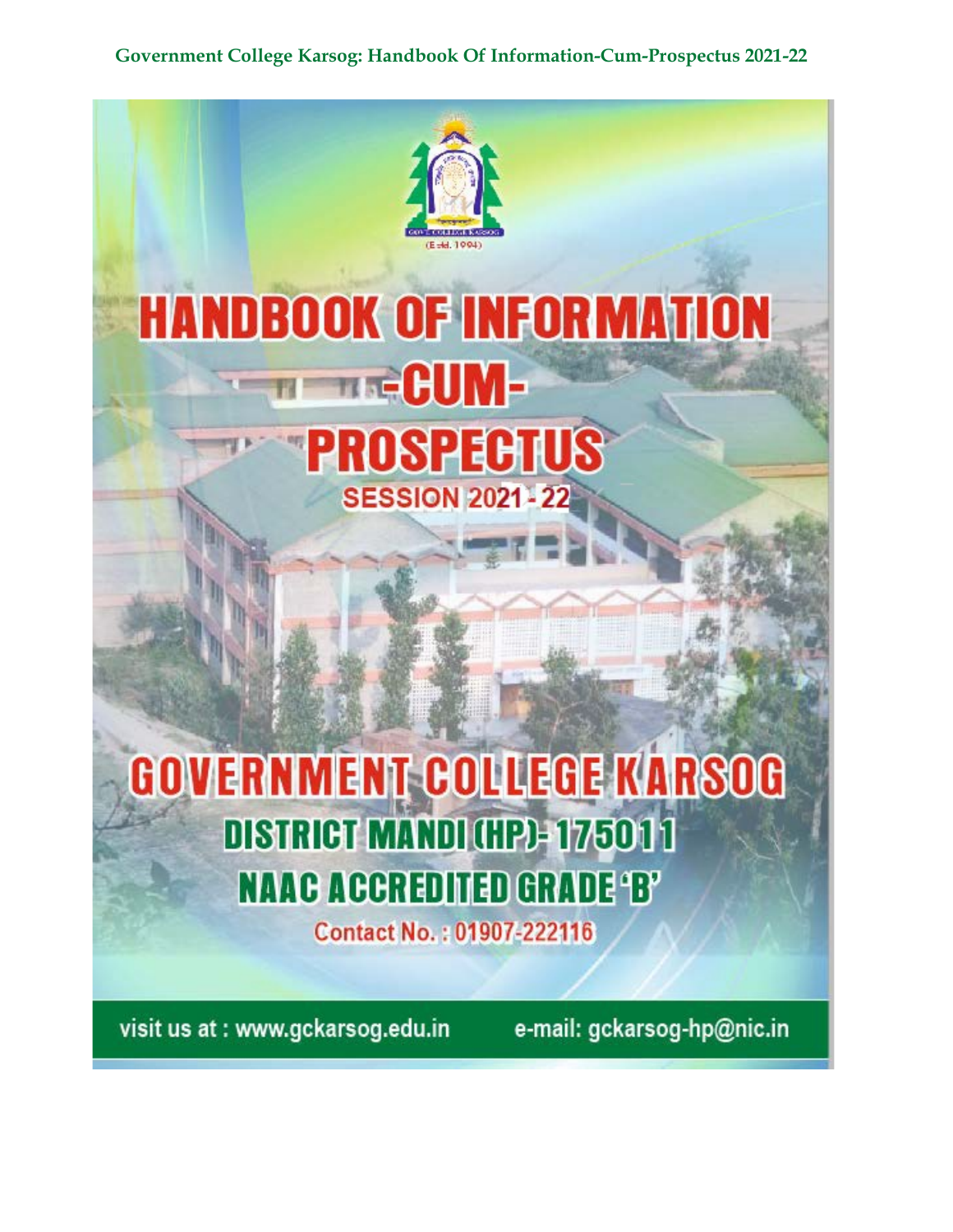### **From The Principal's Desk**

#### **Dear Student**,

I extend my heartiest welcome to you on choosing this college for pursuing your higher studies. During the COVID-19 Pandemic, the teaching-learning process has undergone a dramatic transformation and as such we need to equip ourselves with the emerging new trends amidst the changing educational scenario. The natural environs here, calm and serene, provide you a perfect setting for fruitful serious studies leading to the desired outcomes. The teaching-learning environment in the college is very much conducive for you to realize your potential, ambitions and goals. A team of experienced and young dedicated, energetic, motivated and learned teachers, well qualified and experts in their respective fields is always ready to share knowledge and learning interactively to help you acquire relevant understanding, refined behaviour, good habits and employment related skills that will be very useful throughout your life. They serve as real mentors, inspirers and guides to their students to make them good human beings, concerned citizens and productive members of the society. The horizon of higher education is expanding ever. Higher Education, especially in the context of knowledge economy is more relevant in preparing the human resource potentials of the nation for greater contribution towards national development.

On the one hand opportunities for higher education and avenues of employment are growing for the professionally qualified youth. On the other hand the challenges are also big and tough enough for the youth in the path of progress. The higher education institutions play a critical role in bridging this gap by efficient design and delivery of the curricular programmes, creating state-of-the art infrastructure and learning resources and involving qualified and talented faculty providing support-services which facilitate the process of teaching – learning that promote career opportunities of the students.

 Government College Karsog, as reflected in its mission statement, is wedded to quality and efficient service to student community in pursuit of knowledge, values and growth. The learning resources including library books, computer lab, internet connectivity etc., available in the campus are excellent and more than enough. The learning environment is empathetic, affable and enabling whereby the students have the opportunity to get their hidden potentials manifested into mature capabilities. Seminars and guest lectures by eminent academicians make the real-time learning experience exhilarating. Well-equipped hostel for girls make the campus life convenient and student friendly. The college provides you highly developed infrastructure in terms of its classrooms; ICT, laboratory and library resources; language-cum-career lab; sports equipment and facilities and ample opportunities to use these actively in pursuit of your learning. There are options available to you to become active member of NSS, NCC, Rovers and Rangers, Dramatic Club, Red Ribbon Club, Women Cell and Eco Club. In addition to these, there are subject societies in whose activities you can involve yourself. The College also organizes various curricular and cocurricular activities from time to time and it is expected from you to actively take part therein. All this will help you develop many qualities and personality traits which will be your life-long assets.

As you embark on the path of higher education, I call upon you to lay down your goal and work with full dedication and sincerity to achieve it, develop keen interest in studies and learning, engage in self-study and learning from fellow students, manage your time properly and productively. I wish you a very fruitful learning experience in the college that will make you explore your potential and achieve what you aspire in life.

*May God bless you!* Principal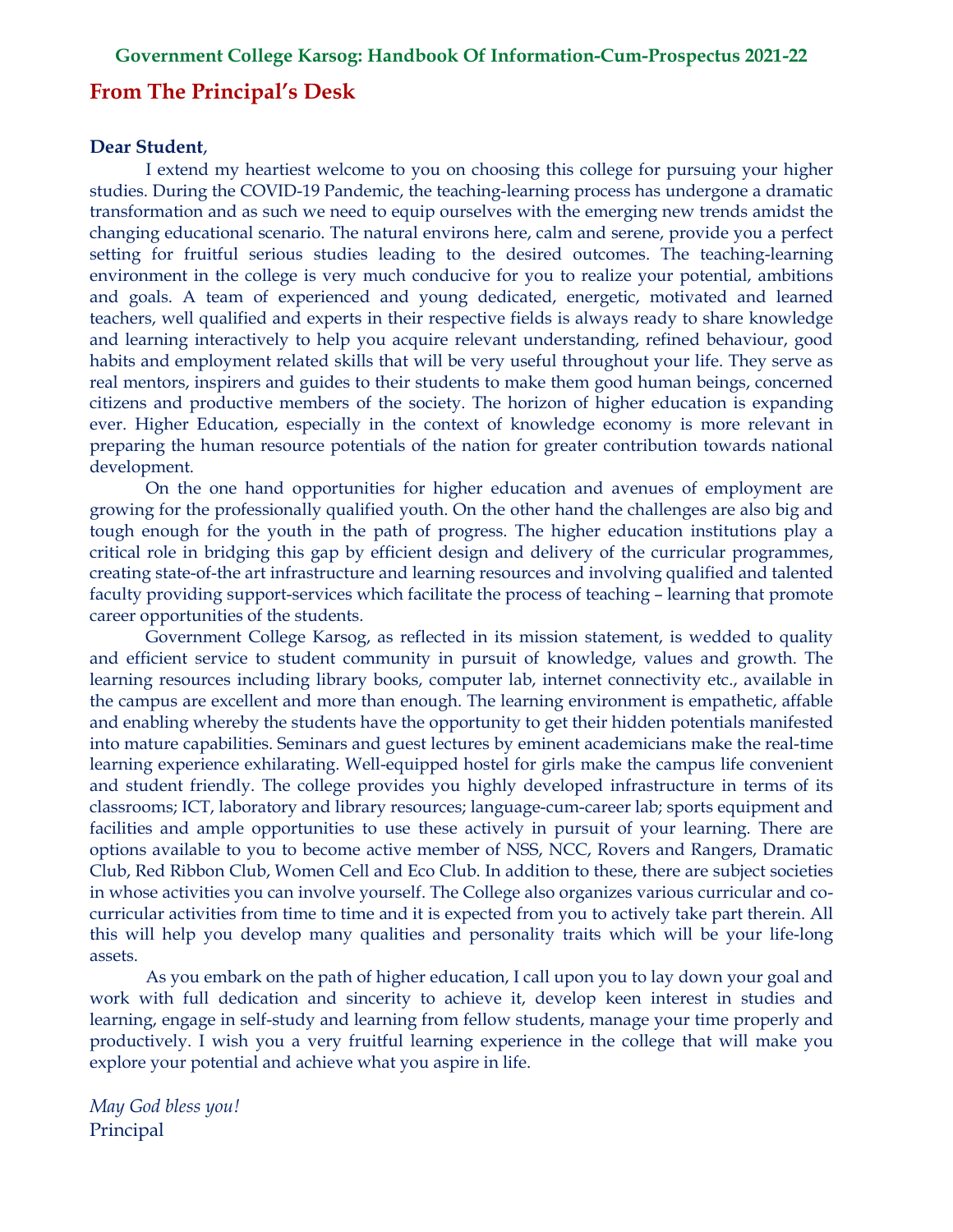#### **GOVERNMENT COLLEGE KARSOG**

Government College Karsog, District Mandi (HP) was established in the year 1994 by the Government of Himachal Pradesh in order to fulfill the foremost objective of establishing an institution of higher educational facilities for the needy students of this remote area. The college started its journey with 187 students (B.A. 176 and B.Sc. 11) and the number has risen to 2019 students in the session 2020-21.

 The picturesquely beautiful campus of Government College Karsog sprawling over more than three acres nestles in the lap of nature. It is located at the centre of lush green valley of Karsog and provides ideal aesthetic environs with spiritual serenity in the proximity of the ancient Mamleshwar Mahadev temple. Geographically, the verdant valley of Karsog bows to the Shikari Devi peak (Height 11000 ft.) on one side; at the same time it spreads down to Kao by touching the feet of Goddess Kamaksha and further descends down to Parlog, the basin of river Sutlej. The place has for long been the seat of meditation of gods and goddesses and various eminent sages like Maharshi Bhrigu and Parshuram, etc. It is believed that Pandavas also stayed here during their 'living-incognito tenure' and freed this land from the atrocities and terror of a demon King. The demon had its dreadful terror among people and used to kill them for his food resulting into gloom and sorrow- 'Shog' in one or other house. The great and powerful Bhima killed this demon and liberated people from their sorrows. In later times this place came to be popularly known as Karsog. Also known as 'Beosh' region, the valley had been a territory of Suket's domain. The famous Suket Satyagraha started from this valley in 1948.

 The college is affiliated to Himachal Pradesh University, Shimla. In addition to post-graduate courses in **English, Hindi and Political Science**, various under-graduate courses are being run under the streams of Science, Arts and Commerce. The courses at undergraduate level are offered on Annual system under the Choice Based Credit System (CBCS) introduced by Himachal Pradesh University from the academic session 2018-19. The instructions in the Humanities are provided in English, Hindi, Sanskrit, History, Political Science, Economics, Sociology, Public Administration, Music (I), Music (V), Geography, Physical Education and Mathematics as Elective subjects. The students of Science can opt for Chemistry, Botany, Zoology, Physics, Mathematics or Computer Science as their electives. The faculty of Commerce offers various related subjects integrated into its overall framework. Besides these major subjects, students are required to take up various ability and skill enhancement courses, which cover contemporary and cross-cutting issues like Environmental Science, Communication Skills and specialized courses in the subject(s) of their choice to equip them for the personal, social and professional challenges in future.

 The number of students admitted to the college is increasing every year because of the good infrastructural facilities, remarkable teaching standards and amiable environment of the institute where they get an opportunity for their all-round development. This year in order to enable IT based teaching learning the campus has been upgraded with Wi-Fi facility. Along with it, four classrooms have been converted into smart classrooms equipped with modern infrastructure for structured lectures. A Language-cum-Career Lab and latest Tally Pro software have also been installed in the college to improve the professional skills and competence of the students besides upgrading the library infrastructure, with a special corner for e-learning, and laboratory equipment in different subjects.

 Apart from degree courses in three streams, the college provides students the advantage of IGNOU courses through its centre active in college from the year 2007-08. Students also get to participate actively in extra-curricular activities, NSS, NCC, and Rovers & Rangers and mark their winning participation at various state and national level competitions. The college magazine 'Kamaksha' provides opportunities to the students to express their creative skills. Various clubs and societies formed in the college give students a platform to show their brilliance and make the college experience memorable and unforgettable. The IT lab has been upgraded with the inclusion of new terminals. Here, the students get an opportunity to use the internet, thus, updating themselves with the latest trends in the modern global age. One IT room exclusively meant for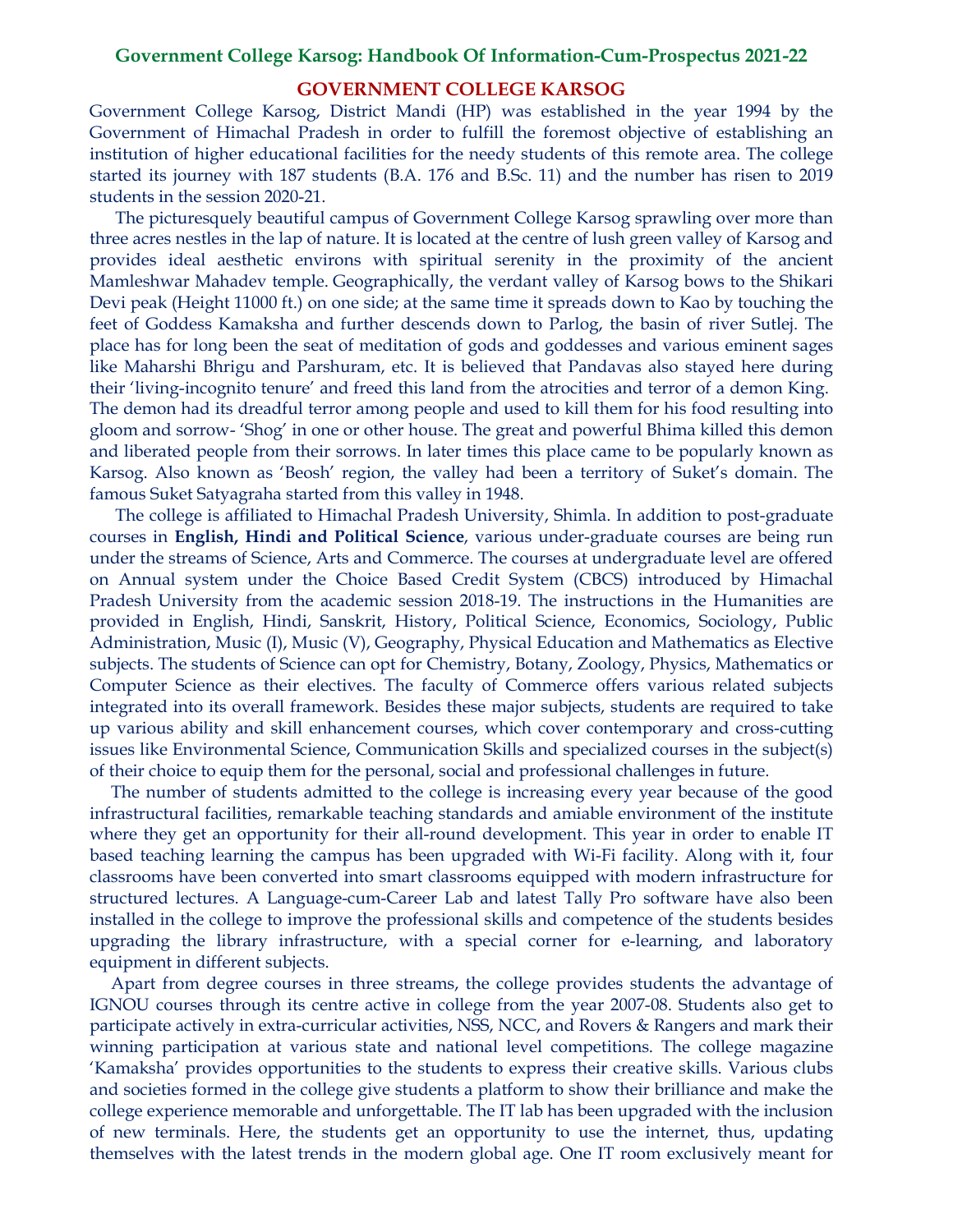teachers has been established. The infrastructural facilities that enrich the teaching-learning process and environment in the college include well equipped laboratories in the Departments of Chemistry, Physics, Botany, Zoology, Geography and Computer Science; a well-stocked library with spacious seating space for students to study; sufficient number of classrooms and lecture theatres; a well-furnished Seminar-cum-Conference Hall equipped with ultra-modern audiovisual facilities; a canteen and a hostel for girls having all facilities for their comfort.

 The college is committed to qualitative, value based and progressive education. The emphasis is laid upon grooming the wholesome personality. The work-culture of college is in ambience with the mission statements and with the collaborative participation of everyone. The college is progressing every year towards new heights.

 The college emblem "िव�याऽमृतम�ुते" means that "Knowledge is the Elixir of Life." So an attempt to attain a noble character and brilliance through knowledge is the motto of our college. The emblem reflects the objectives and goal of the institution. It comprise of an open book, a lighted candle, lush green trees, snow- capped mountains and the rising Sun. The open book communicates the message that the doors of higher learning are open. The lush green trees and snow covered peaks symbolize the rich ecological and cultural legacy of the region which needs to be preserved by making people aware about its importance. The lighted candle connotes destruction of ignorance and the rising sun epitomize the education as liberating force that leads one from darkness to the light of knowledge.

#### **VISION**

*The vision of the institution is to achieve excellence and noble character through Knowledge.*

#### **MISSION STATEMENT**

*To contribute richly to the development of the quality of the life of rural youths.*

*To foster value based qualities like discipline, characterbuilding, humility and commitment.*

*To encourage curiosity, innovative approach and scientific temperament.*

*To incorporate high-tech techniques to enhance the skills of the students.*

*To stimulate academic activity with integrated personality development.*

### **OBJECTIVE "CHARACTER AND COMMITMENT"**

The mission statement is in consonance with the emblem of the college and both cumulatively underline the high and noble principles with which the college shall attempt to work in the field of education. These together frame a life- long philosophy to the students for addressing the needs of the society they live in. As such, this maintains the tradition of the institution and value orientation.

# महाविद्यालय गीत

देव - भूमि पावन धरा पर , बना हआ ये महाविद्यालय ज्ञान बांटते उन्नति करता , जा रहा है ये शिक्षालय जय हे । जय हे । जय हे । करसोग महाविद्यालय ।

कामाक्ष– कम� – मा�ंनाग - ममले�र , देव यहां के शि�शाली ईमला – बिमला ये दो नदियां , देती खेतों को हरियाली फल - फूलों से लदी ये धरती , शिकारी मां की शोभा निराली तपो भूमि ये ॠषि – मुनि की , देती हर मन को खुशहाली जय हे । जय हे । जय हे । करसोग महाविद्यालय।

खेल हो या कोई युवा – उत्सव , आगे बढ़ रहे छात्र इसके शिक्षा हो या सुरक्षा देश की , सहभागी बने हर छात्र जिसके सजाते आंगन �ार जो हर – पल , एन एस एस के छा� इसके हर ऊंचाई छूने को आतुर , आज बने हर छात्र जिसके जय हे । जय हे । जये हे । करसोग महाविद्यालय।

लोक संस्कृति की झलकती आभा , जिसको सारा चराचर गाता झूम - झूम कर ये नभ – मण्डल , गाथा पावन धरा की सुनाता नाटी सुकेती बसी जन – मन में , झूम के जिसमें मन बह जाता आओ पढ़ें इतिहास यहां का ,धर्म – युग से जिसका नाता जय हे । जय हे । जय हे । करसोग महािव�ालय ।

आओ ज्ञान की इस नदियां में , पावन अपने मन को कर लें मात - पिता और गुरू जनों का , मन से हम सम्मान कर लें "प्रेम" भाव से पढ़ें हम मिलकर , गुणगान एकता का कर लें बन कर अच्छे नागरिक देश के , रोशन नाम यहां का कर लें जय हे। जय हे। जय हे। करसोग महाविद्यालय ।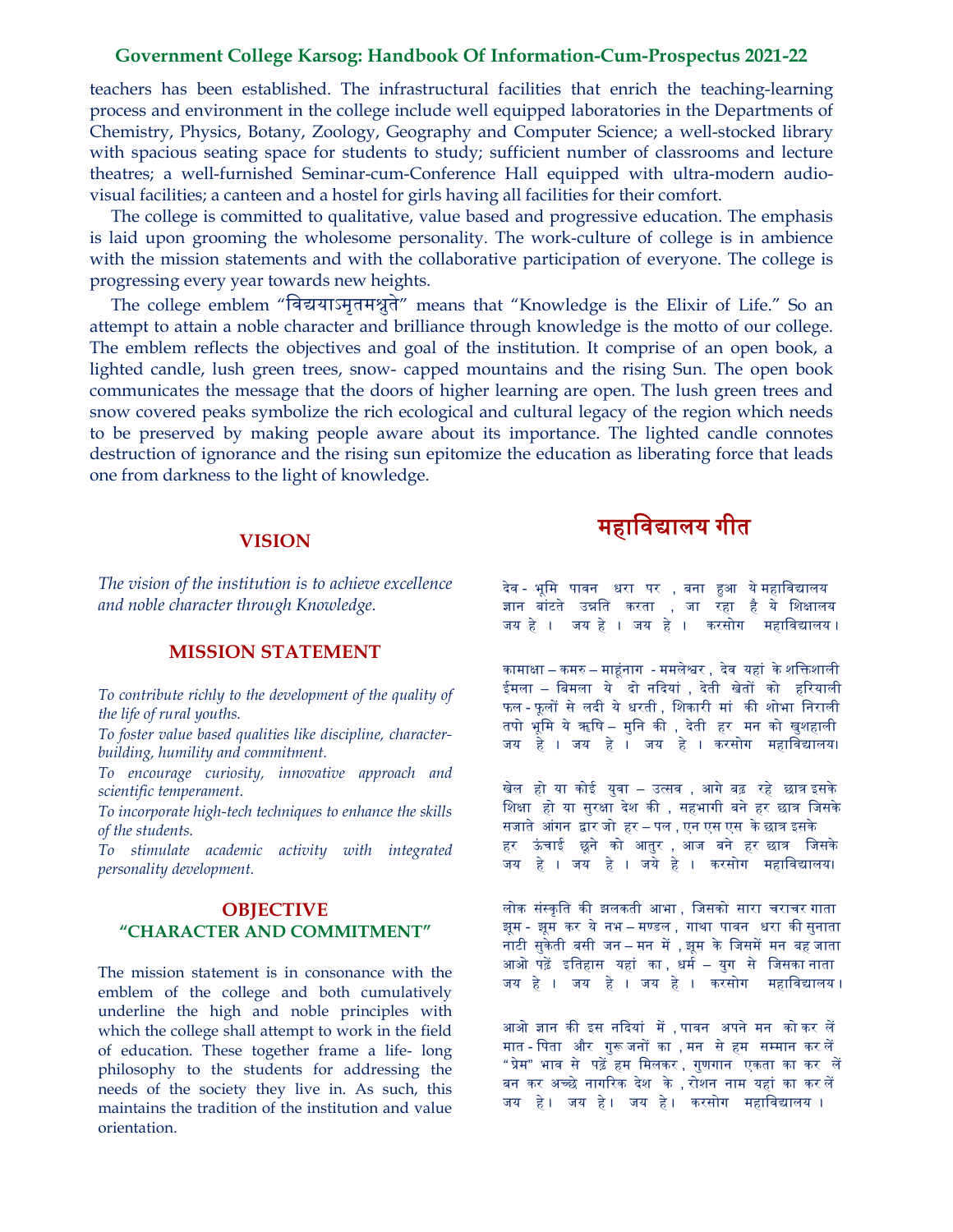## **Principal**

(Vacant)

# *TEACHING STAFF*

## **FACULTY OF HUMANITIES**

| <b>Department of English</b>             | <b>Department of Political</b>             | <b>Department of Hindi</b>    |  |
|------------------------------------------|--------------------------------------------|-------------------------------|--|
| 1. Dr. Kulbhushan Sharma                 | <b>Science</b>                             | 1. Dr. Savitri Devi           |  |
| (M. Phil., Ph.D.)                        | 1. Ms Sonia Chaudhary                      | (M. Phil., Ph.D.)             |  |
| 2. Dr. Leela Dhar                        | (M.A., M. Phil.)                           | 2. Dr. Sumedha Sharma         |  |
| (M. Phil., Ph.D.)                        | 2. Vacant                                  | (M. Phil., Ph.D.)             |  |
| 3. Vacant                                | 3. Vacant                                  | 3. Ms. Vandana Kumari         |  |
| 4. Vacant                                | 4. Vacant                                  | (M.A)                         |  |
|                                          |                                            | 4. Mr. Dalim Kumar            |  |
|                                          |                                            | (M.A.)                        |  |
|                                          |                                            |                               |  |
| <b>Department of Music</b>               | <b>Department of Physical</b>              | <b>Department of Sanskrit</b> |  |
| 1. Dr. Vinod Sharma (M. Phil., Ph.D.)    | <b>Education</b>                           | Dr. Birbal Singh              |  |
| 2. Mr. Rishav Bhardwaj (M.A.S, M. Phil.) | Dr. Yamuna Sharma                          | (M. Phil., Ph.D.)             |  |
|                                          | (M. Phil., Ph.D.)                          |                               |  |
| <b>Department of Economics</b>           | <b>Department of Geography</b>             | <b>Department of History</b>  |  |
| Dr. Labh Singh Thakur (M. Phil., Ph.D.)  | Vacant                                     | Vacant                        |  |
| <b>Department of Sociology</b>           | <b>Department of Public Administration</b> |                               |  |
| Ms. Varsha Verma (M.A., M.Phil.)         | Vacant                                     |                               |  |

## **FACULTY OF SCIENCE**

| <b>Department of Physics</b>            | <b>Department of Zoology</b> | <b>Department of Chemistry</b> |  |  |  |  |
|-----------------------------------------|------------------------------|--------------------------------|--|--|--|--|
|                                         |                              |                                |  |  |  |  |
| 1. Dr. Gulshan Mahajan (M.Sc., Ph.D.)   | 1. Mr. Pankaj Gupta          | 1. Vacant                      |  |  |  |  |
| (Officiating Principal)                 | (M.Sc., M. Phil.)            | 2. Vacant                      |  |  |  |  |
| 2. Vacant                               | 2. Vacant                    |                                |  |  |  |  |
| <b>Department of Botany</b>             | Department of                | <b>Department of Computer</b>  |  |  |  |  |
| 1. Dr. Pankaj Sharma (M.Phil., Ph.D.)   | <b>Mathematics</b>           | <b>Science</b>                 |  |  |  |  |
| 2. Vacant                               | 1. Ms. Ruchi Narang          | Ms. Sheetal Charbathia         |  |  |  |  |
|                                         | (M.Sc., M. Phil.)            | (M. Tech.)                     |  |  |  |  |
|                                         | 2. Dr. Renu Kumari           |                                |  |  |  |  |
| (M. Phil. Ph.D.)                        |                              |                                |  |  |  |  |
|                                         | <b>FACULTY OF COMMERCE</b>   |                                |  |  |  |  |
|                                         |                              |                                |  |  |  |  |
| 1. Mr. Rahul Sharma (M. Com., M. Phil.) | 2. Vacant                    | 3. Vacant                      |  |  |  |  |
|                                         |                              |                                |  |  |  |  |
|                                         | <b>NON-TEACHING STAFF</b>    |                                |  |  |  |  |
|                                         |                              |                                |  |  |  |  |
|                                         |                              |                                |  |  |  |  |
| <b>OFFICE STAFF</b>                     | <b>LIBRARY</b>               | <b>CLASS IV STAFF</b>          |  |  |  |  |
| 1. Mr. Brij Bhushan Chauhan             | Librarian                    | 1. Mr. Daya Ram                |  |  |  |  |
| (Superintendent)                        | Vacant                       | 2. Mr. Ganga Ram               |  |  |  |  |
|                                         | <b>LABORATORY STAFF</b>      |                                |  |  |  |  |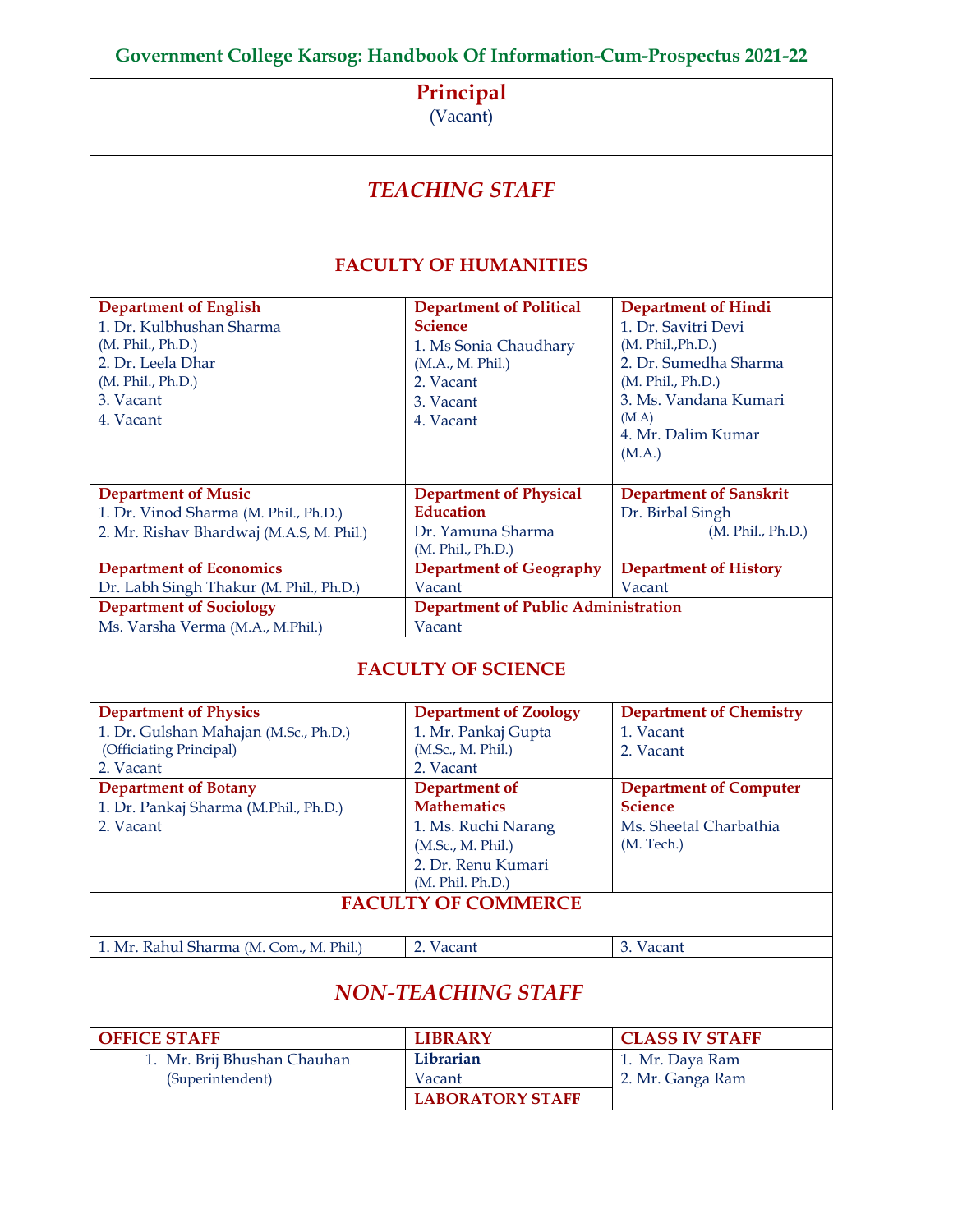| 2. Mr. Nand Kishore      | 1.Mr. Thakur Sain (SLA)   | 3. Mr. Labh Singh      |
|--------------------------|---------------------------|------------------------|
| (Senior Assistant)       | 2.Mr. Sant Ram (JLA)      | 4. Mr. Madan Lal       |
| 3. Mr. Sher Singh Kapoor | 3. Smt. Sita Devi (LA)    | 5. Mr. Tara Chand      |
| (Clerk)                  | 4. Smt. Urmila Devi (LA)  | 6. Smt. Kaushalya Devi |
| 4. Mr. Vinod Sharma      | Vacant:                   | 7. Smt. Gomti Devi     |
| (Clerk)                  | SLA (1), JLA(2) and Tabla | 8. Smt. Balmu Devi     |
|                          | Vadak $(1)$               | 9. Smt Prem Lata       |
|                          |                           | 10. Smt. Dasoda Devi   |
|                          |                           |                        |
|                          |                           |                        |

# **Academic and Administrative Assignments**

| Dean of Studies     | Dean of Students<br>Welfare | Dean Women Affairs | <b>Bursar</b>         |
|---------------------|-----------------------------|--------------------|-----------------------|
| Dr. Gulshan Mahajan | Dr. Yamuna Sharma           | Ms. Ruchi Narang   | Dr. Labh Singh Thakur |

| Activity/Club/Society  | <b>Teacher Incharge</b> | Activity/Club/Society         | <b>Teacher Incharge</b> |
|------------------------|-------------------------|-------------------------------|-------------------------|
| <b>NSS Programme</b>   | Dr. Kulbhushan          | <b>Eco Club</b>               | Dr. Pankaj Sharma       |
| <b>Officer</b>         | Sharma                  |                               |                         |
|                        | Dr. Birbal Singh        |                               |                         |
|                        | Ms. Sonia               |                               |                         |
|                        | Chaudhary               |                               |                         |
| <b>NCC Officer</b>     | Dr. Yamuna Sharma       | <b>Literary Society</b>       | Dr. Kulbhushan Sharma   |
| <b>Rover Leader</b>    | Mr. Pankaj Gupta        | J.C. Bose Science             | Mr. Pankaj Gupta        |
|                        |                         | <b>Society</b>                |                         |
| <b>Ranger Leader</b>   | Ms. Varsha Verma        | <b>Social Science Society</b> | Ms. Varsha Verma        |
| <b>Dramatic Club</b>   | Dr. Kulbhushan          | <b>Commerce Society</b>       | Mr. Rahul Sharma        |
|                        | Sharma                  |                               |                         |
| <b>Red Ribbon Club</b> | Dr. Pankaj Sharma       | <b>AISHE</b>                  | Dr. Labh Singh Thakur   |
| <b>Hostel Warden</b>   | Dr. Savitri Thakur      |                               |                         |

| Sr.            | <b>Committee</b>                  | Convener/       | <b>Member</b>         | Non-Teaching/         |
|----------------|-----------------------------------|-----------------|-----------------------|-----------------------|
| No.            |                                   | <b>Incharge</b> |                       | <b>Student Member</b> |
| $\mathbf{1}$   | <b>College Governance Council</b> | Principal       | Dr. Kulbhushan Sharma | Mr. Nand Kishore      |
|                | (RUSA)                            | (Chairman)      | Mr. Pankaj Gupta      | <b>PTA</b> President  |
|                |                                   |                 | Dr. Savitri Devi      | <b>CSCA President</b> |
|                |                                   |                 | Mr. Rahul Sharma      |                       |
|                |                                   |                 | Dr. Pankaj Sharma     |                       |
| $\overline{2}$ | <b>Anti-Ragging</b>               | Principal       | Ms. Ruchi Narang      | <b>SHO</b> Karsog     |
|                | Committee                         | (Chairman)      | Dr. Vinod Sharma      | Mr. Brij Bhushan      |
|                |                                   | Dr. Yamuna      | Dr. Leela Dhar        | <b>CSCA President</b> |
|                |                                   | Sharma          |                       | <b>CSCA</b> Secretary |
|                |                                   | (Nodal Officer) |                       |                       |
|                |                                   |                 |                       |                       |
| 3              | <b>Anti-Ragging</b>               | Dr. Yamuna      | Ms. Ruchi Narang      | <b>President PTA</b>  |
|                | <b>Squad/Discipline</b>           | Sharma          | Dr. Vinod Sharma      | <b>President CSCA</b> |
|                | Committee                         | (Chairperson)   | Dr. Leela Dhar        | <b>Hostel Prefect</b> |
|                |                                   |                 | Mr. Rishav Bhardwaj   |                       |
|                |                                   |                 | Dr. Renu Kumari       |                       |
| 4              | <b>CSCA/College Advisory</b>      | Dr. Gulshan     | Dr. Yamuna Sharma     | Mr. Vinod Kumar       |
|                | Committee                         | Mahajan         | Dr. Kulbhushan Sharma | (Office Assistance)   |
|                |                                   | (Chief Advisor) | Mr. Pankaj Gupta      |                       |
|                |                                   |                 | Mr. Rahul Sharma      |                       |
| 5              | <b>IQAC/ UGC Committee</b>        | Principal       | Mr. Pankaj Gupta      | Mr. Brij Bhushan      |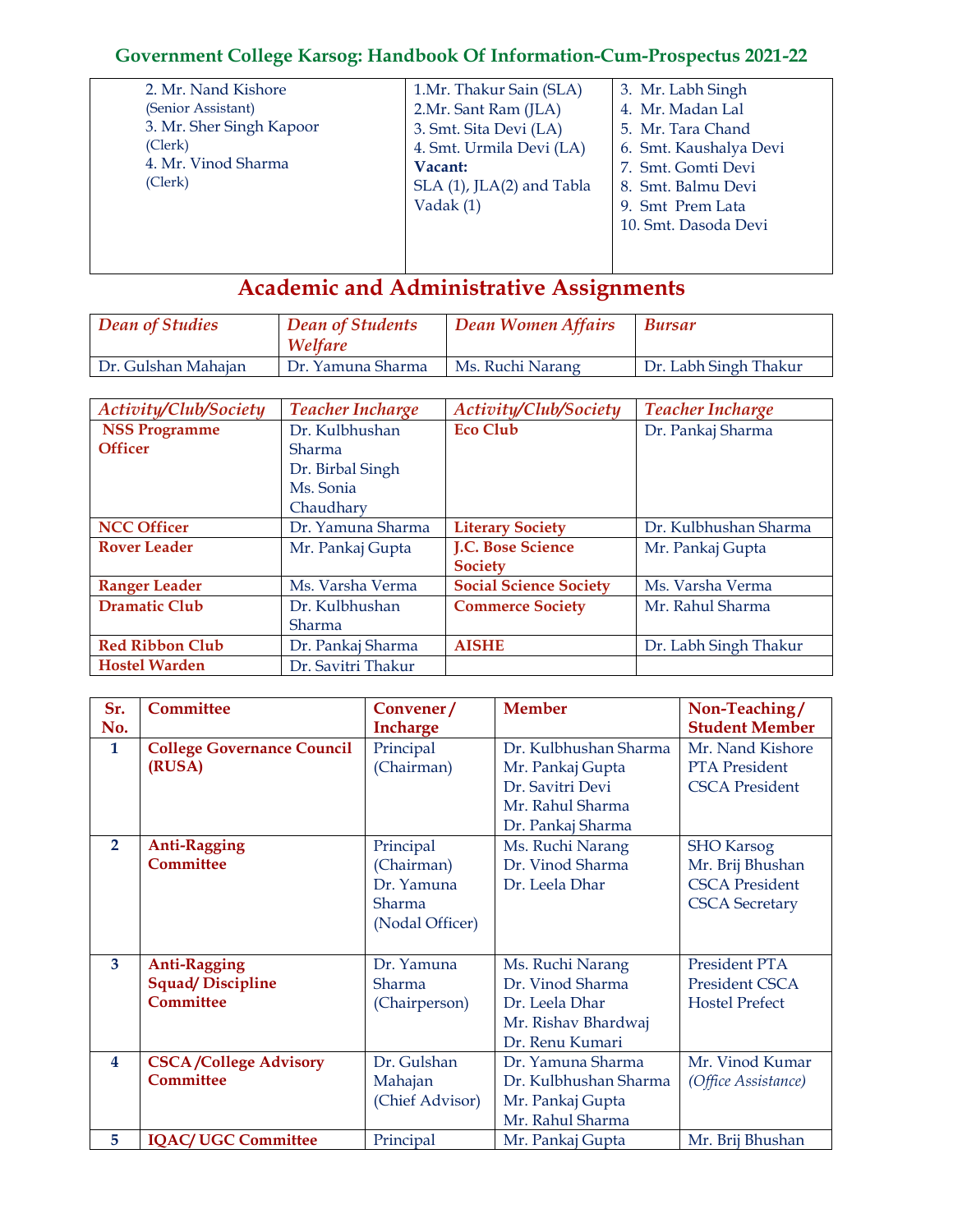|                |                                                                                           | (Chairman)<br>Dr. Kulbhushan<br>Sharma<br>(Co-ordinator) | Dr. Savitri Devi<br>Mr. Rahul Sharma<br>Dr. Leela Dhar<br>Dr. Pankaj Sharma                                                   | Mr. Nand Kishore<br>Mr. Sant Ram                       |
|----------------|-------------------------------------------------------------------------------------------|----------------------------------------------------------|-------------------------------------------------------------------------------------------------------------------------------|--------------------------------------------------------|
| 6              | <b>Equal Opportunity Cell</b>                                                             | Principal<br>(Chairman)                                  | Dr. Labh Singh Thakur<br>Dr. Birbal Singh<br>Ms. Ruchi Narang<br>Ms. Varsha Verma<br>Ms. Sheetal Charbatia                    | Mr. Brij Bhushan                                       |
| $\overline{7}$ | <b>Disaster Management Cell</b>                                                           | Principal<br>(Chairman)                                  | Dr. Yamuna Sharma<br>Dr. Kulbhushan Sharma<br>Mr. Pankaj Gupta<br>Dr. Birbal Singh<br>Ms. Varsha Verma<br>Ms. Sonia Chaudhary | Mr. Brij Bhushan                                       |
| 8              | <b>Estate Committee- Campus</b><br>Development &<br><b>Beautification</b>                 | Dr. Yamuna<br>Sharma                                     | Dr. Birbal Singh<br>Mr. Pankaj Gupta<br>Ms. Varsha Verma<br>Dr. Pankaj Sharma<br>Mr. Dalim Kumar<br>Dr. Renu Kumari           | Mr. Sher Singh<br>Smt.Urmila                           |
| 9              | <b>Library Committee</b>                                                                  | Ms. Ruchi<br>Narang                                      | Ms. Sonia Chaudhary<br>Mr. Dalim Kumar<br>Ms. Vandana Kumari<br>Dr. Pankaj Sharma                                             | Mr. Sant Ram                                           |
| 10             | <b>House Examination</b><br><b>Committee</b>                                              | Dr. Vinod<br>Sharma                                      | Ms. Sonia Chaudhary<br>Ms. Sheetal Charbatia<br>Mr. Rishav Bhardwaj                                                           | Mr. Thakur Sen<br>Mr. Maan Singh                       |
| 11             | <b>Canteen Committee</b>                                                                  | Dr. Vinod<br>Sharma                                      | Mr. Rahul Sharma<br>Dr. Sumedha Sharma<br>Ms. Vandana Kumari                                                                  | Mr. Brij Bhushan<br>Mr. Vinod Kumar<br>(Office Record) |
| 12             | <b>Hostel Committee/</b><br><b>Day Care Centre</b>                                        | Dr. Savitri Devi                                         | Ms. Sonia Chaudahry<br>Dr. Sumedha Sharma<br>Dr. Renu Kumari                                                                  | Mr. Vinod Kumar<br>(Office Record)                     |
| 13             | <b>Committee against Sexual</b><br>Harassment / Women Cell /<br><b>Girl's Common Room</b> | Smt. Ruchi<br>Narang                                     | Ms. Sonia Chaudahry<br>Dr. Savitri Devi<br>Dr. Sumedha Sharma<br>Ms. Vandana Kumari<br>Dr. Renu Kumari                        | Mr. Brij Bhushan<br>Ms. Urmila Devi                    |
| 14             | <b>Scholarship Committee</b>                                                              | Dr. Labh Singh<br>Thakur                                 | Ms. Varsha Verma<br>Ms. Sheetal Charbathia<br>Dr. Pankaj Sharma<br>Mr. Dalim Kumar<br>Mr. Rishav Bhardwaj                     | Mr. Nand Kishore                                       |
| 15             | <b>Purchase Committee</b>                                                                 | Dr. Birbal Singh                                         | Ms. Ruchi Narang<br>Dr. Vinod Sharma<br>Mr. Rahul Sharma<br>Dr. Sumedha Sharma                                                | Mr. Brij Bhushan<br>Mr. Vinod Kumar                    |
| <b>16</b>      | <b>University Form / Bus Pass</b><br><b>Attestation</b>                                   | Dr. Yamuna<br>Sharma                                     | Dr. Birbal Singh<br>Ms. Sonia Chaudhary<br>Dr. Leela Dhar<br>Dr. Sumedha Sharma<br>Mr. Dalim Kumar                            | Mr. Vinod Kumar                                        |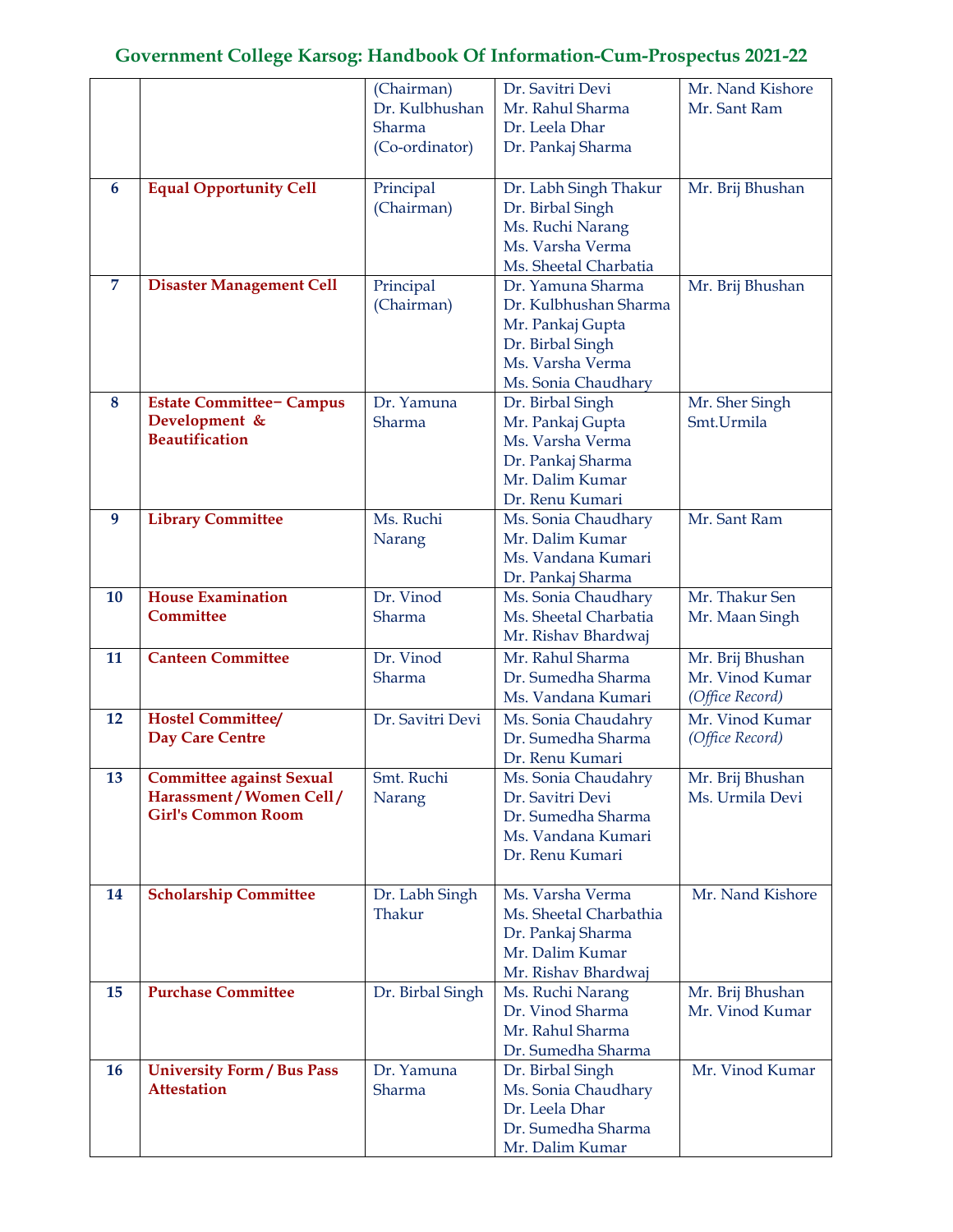|    |                                                |                       | Ms. Vandana Kumari              |                  |
|----|------------------------------------------------|-----------------------|---------------------------------|------------------|
|    |                                                |                       | Mr. Rishav Bhardwaj             |                  |
| 17 | <b>College Website/Computer</b>                | Dr. Kulbhushan        | Mr. Pankaj Gupta                | Mr. Sher Singh   |
|    | Lab / Conference Hall / UGC                    | Sharma                | Dr. Leela Dhar Thakur           |                  |
|    | <b>Resource Centre</b>                         |                       | Ms. Sheetal Charbatia           |                  |
| 18 | <b>Career Counselling Cell</b>                 | Mr. Pankaj            | Ms. Varsha Verma                | Mr. Vinod Kumar  |
|    |                                                | Gupta                 | Mr. Rahul Sharma                |                  |
|    |                                                |                       | Dr. Leela Dhar                  |                  |
|    |                                                |                       | Mr. Rishav Bhardwaj             |                  |
|    |                                                |                       | Ms. Sheetal Charbatia           |                  |
|    |                                                |                       |                                 |                  |
| 19 | <b>Sports / First Aid</b>                      | Dr. Yamuna            | Ms. Ruchi Narang                | Mr. Sher Singh   |
|    |                                                | Sharma                | Ms. Vandana Kumari              | Ms. Urmila       |
|    |                                                |                       |                                 |                  |
| 20 | <b>Time-Table Committee</b>                    | Mr. Pankaj            | Ms. Varsha Verma                | Mr. Vinod Kumar  |
|    |                                                | Gupta                 | Mr. Rahul Sharma                |                  |
|    |                                                |                       |                                 |                  |
| 21 | <b>College Magazine</b>                        | Dr. Kulbhushan        | Dr. Leela Dhar (English)        |                  |
|    |                                                | Sharma                | Dr. Savitri Devi (Hindi)        |                  |
|    |                                                | (Chief Editor)        | Dr. Birbal Singh (Sanskrit)     |                  |
|    |                                                |                       | Dr. Labh Singh (Planning Forum) |                  |
|    |                                                |                       | Mr. Pankaj Gupta (Science)      |                  |
|    |                                                |                       | Mr. Dalim Kumar (Pahari)        |                  |
|    |                                                |                       | Mr. Rahul Sharma (Commerce)     |                  |
| 22 | <b>Legal Cell</b>                              | Dr. Gulshan           | Dr. Labh Singh Thakur           |                  |
|    |                                                | Mahajan               | Dr. Kulbhushan Sharma           |                  |
|    |                                                |                       | Mr. Nand Kishore                |                  |
| 23 | <b>HPU Youth Festivals/ Cultural Committee</b> |                       |                                 |                  |
|    | Group-I                                        | Dr. Labh Singh        | Dr. Savitri Devi                |                  |
|    |                                                | Thakur                | Ms. Sonia Chaudhary             |                  |
|    |                                                |                       | Mr. Rahul Sharma                |                  |
|    |                                                |                       | Dr. Sumedha Sharma              |                  |
|    |                                                |                       | Ms. Sheetal Charbatia           |                  |
|    | Group-II/III                                   | Dr. Vinod             | Dr. Rishav Bhardwaj             |                  |
|    |                                                | Sharma                | Ms. Varsha Verma                |                  |
|    |                                                |                       | Ms. Vandana Kumari              |                  |
|    | Group-IV                                       | Dr. Kulbhushan Sharma |                                 |                  |
| 24 | <b>Online Admission/Software</b>               | Dr. Gulshan           | Dr. Kulbhushan Sharma           | Mr. Vinod Kumar  |
|    | <b>Management</b>                              | Mahajan               | Mr. Pankaj Gupta                |                  |
|    |                                                |                       |                                 |                  |
| 25 | <b>IGNOU</b>                                   | Dr. Gulshan           | Mr. Pankaj Gupta                | Mr. Nand Kishore |
|    |                                                | Mahajan               | (Assistant Coordinator)         | Mr. Vinod Kumar  |
|    |                                                | (Co-ordinator)        |                                 |                  |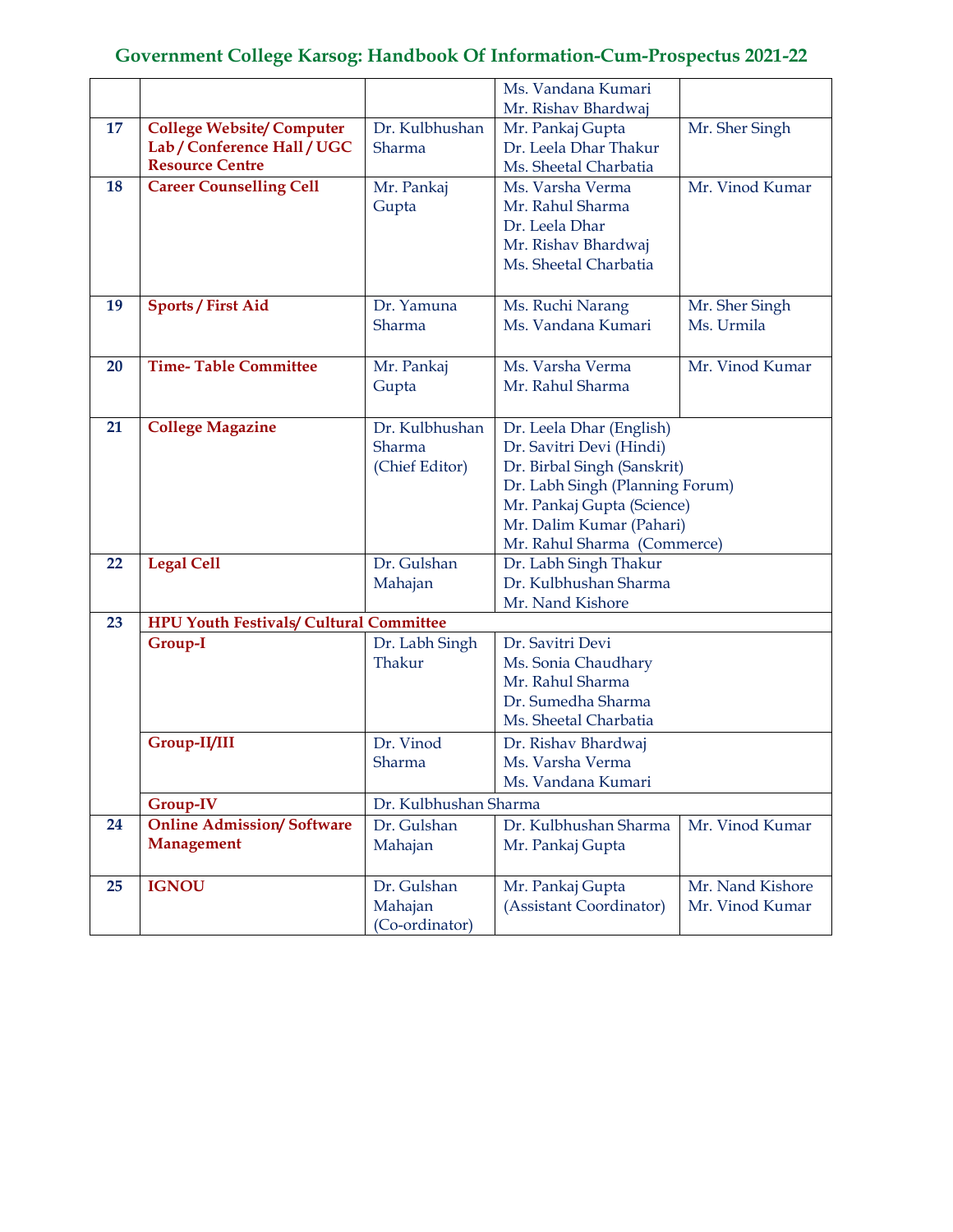# **Admission Committees for the Academic Session 2021-22**

| Sr. No.        | Subject                      | Committee                              | <b>Screening-cum-Scrutiny Committee</b> |
|----------------|------------------------------|----------------------------------------|-----------------------------------------|
|                |                              |                                        |                                         |
| $\mathbf{1}$   | English                      | Dr. Leela Dhar                         |                                         |
| $\overline{2}$ | Hindi                        | Dr. Savitri Devi<br>Dr. Sumedha Sharma |                                         |
| 3              | <b>Sanskrit</b>              | Dr. Birbal Singh                       |                                         |
| $\overline{4}$ | <b>Political Science</b>     | Ms. Ruchi Narang                       |                                         |
|                |                              | Ms. Sonia Chaudhary                    | Dr. Labh Singh Thakur                   |
| 5              | Sociology                    | Ms. Varsha Verma                       | Dr. Kulbhushan Sharma                   |
| 6              | <b>History</b>               | Ms. Vandana Kumari<br>Mr. Dalim Kumar  | Mr. Pankaj Gupta                        |
| $\overline{7}$ | <b>Economics</b>             | Dr. Labh Singh Thakur                  |                                         |
| 8              | Geography                    | Dr. Birbal Singh                       |                                         |
| 9              | Music (I & V)                | Dr. Vinod Sharma                       |                                         |
| 10             | <b>Public Administration</b> | Mr. Rishav Bhardwaj                    |                                         |
| 11             | <b>Physical Education</b>    | Dr. Yamuna Sharma                      |                                         |
| 12             | <b>Physical Sciences</b>     | Dr. Renu Kumari                        |                                         |
|                |                              | Ms. Sheetal Charbatia                  |                                         |
| 13             | <b>Life Sciences</b>         | Dr. Pankaj Sharma                      |                                         |
| 14             | <b>Commerce</b>              | Mr. Rahul Sharma                       |                                         |

**"Climbing to the top demands strength, whether it is to the top of Mount Everest or to the top of your career." – APJ Abdul Kalam**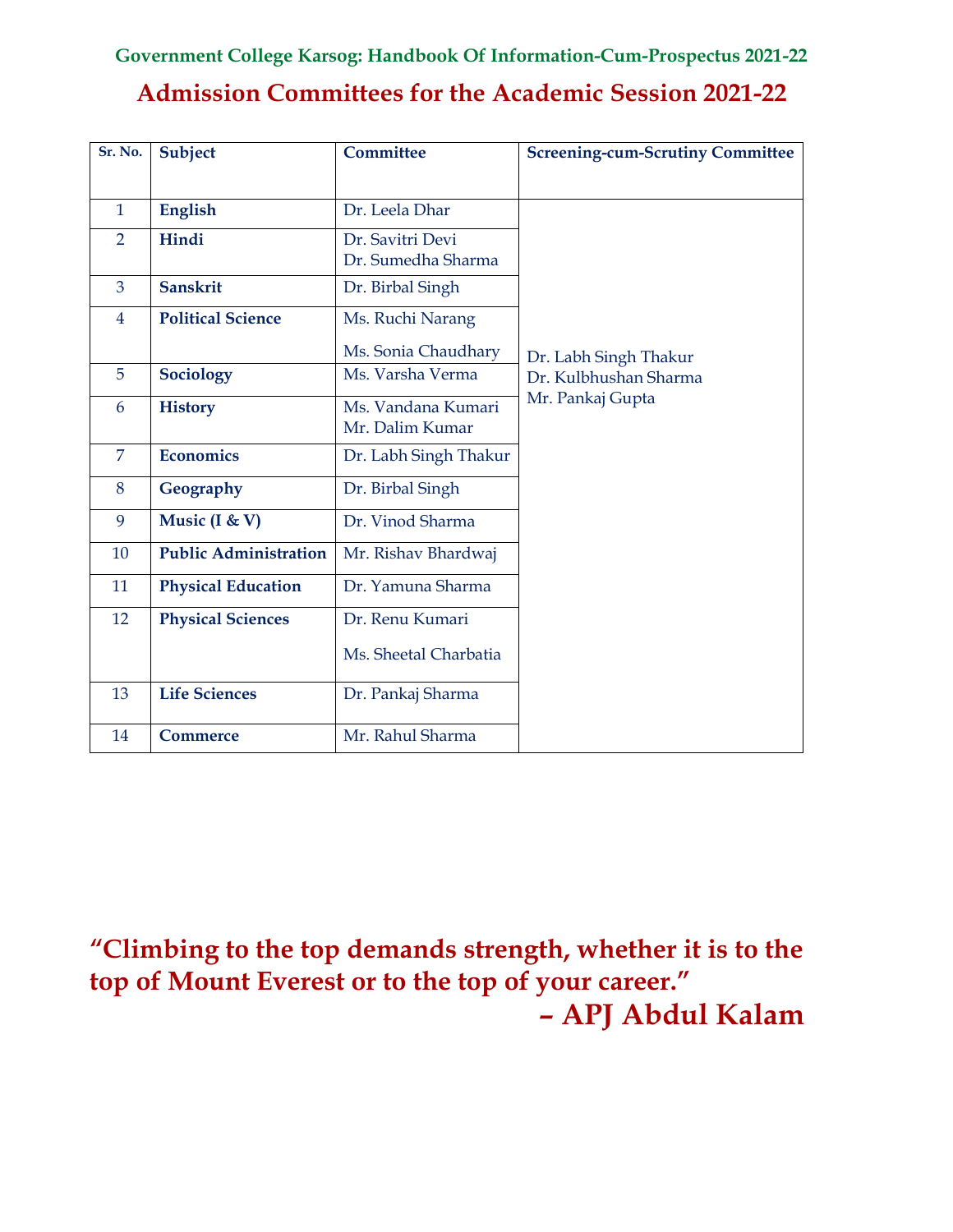## **GUIDELINES AND GENERAL ADMISSION RULES**

- 1. **Fill up the application form online. The link for the online admission is available on the college website.**
- 2. Admission to various classes will be made on a purely merit basis and the recommendation of the admission committee.
- 3. Attach your latest passport size photograph, signature, Matric, 10+2, latest Character Certificate and SC/ST/OBC/Single girl child and other relevant documents.
- 4. Before submitting the filled form, kindly check the details thoroughly. Discrepancy, if found later, will result in the rejection of admission.
- 5. A gap of one year or more in the academic career of an applicant must be supported by documentary evidence/ declaration as the proof of his/her activities during the period of gap.
- 6. **Applicants must produce all original certificates/documents for verification whenever called by the college office**.
- 7. *The candidates who have been placed under compartment in the 10+2 examination will not be admitted to the college.*
- 8. Applicants coming from Boards/ Universities other than the H.P. Board of School Education/H.P. University must submit migration certificate in their original.
- 9. Only those students who have passed in all subjects in 10+2 from the National Open School (Delhi) shall be admitted to B.A. /B. Com. 1 subject to the minimum eligibility conditions stated above.
- 10. Handicapped applicants seeking fee concession must furnish their status certificate from the Medical Board having disability greater than 40%.
- 11. Admission is also open to an applicant who has any degree from foreign University /Board /College which is recognized by Association of Indian Universities/ or the H.P. University.
- 12. The college reserves the right to grant admission subject to the number of seats available and reservation as per University rules/roster.
- 13. *In case of any difficulty, contact the Principal or any teacher for guidance and help*.

# **"Education is the best friend. An Educated person is respected everywhere. Education beats the beauty and youth." −Chankya**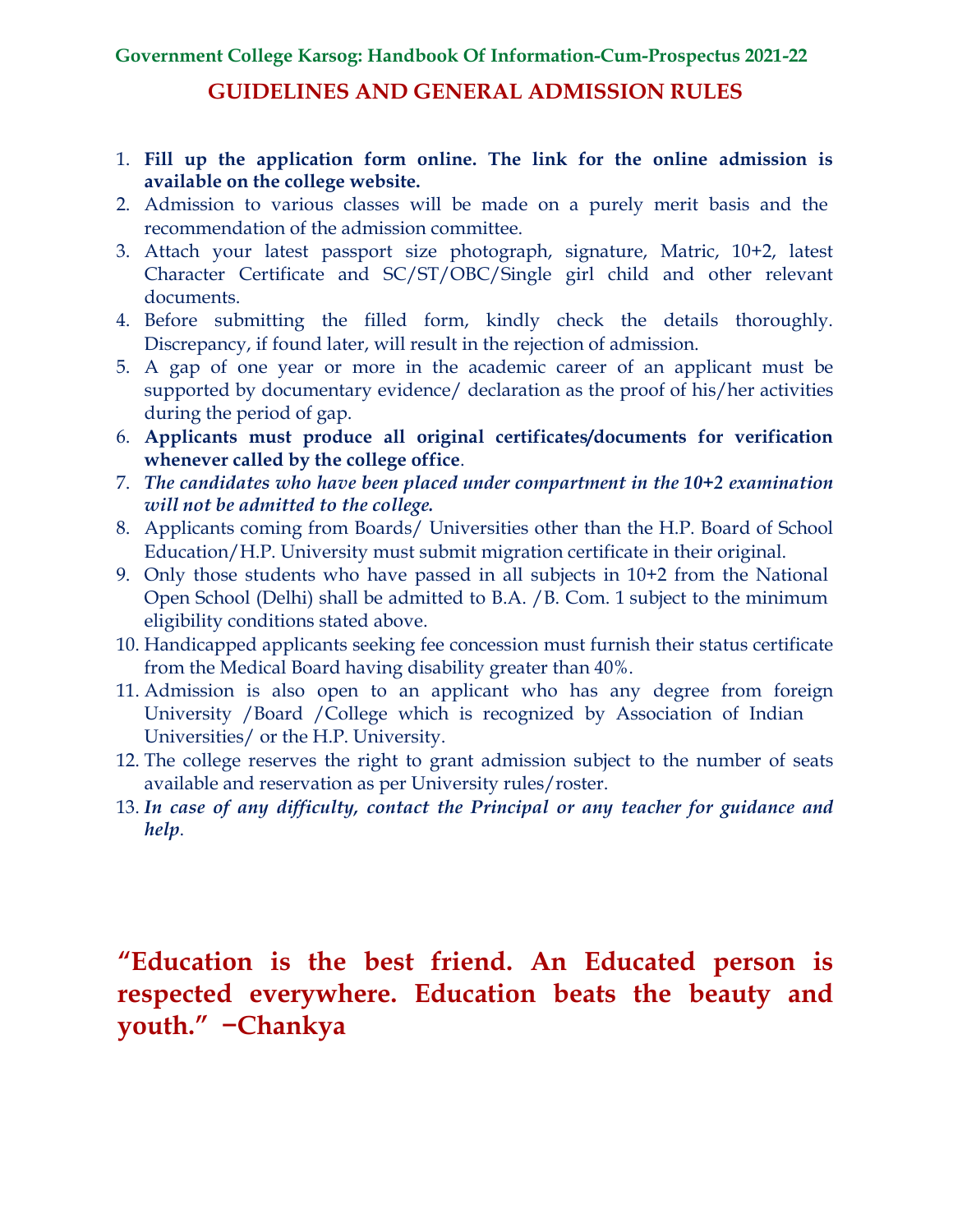## **ELIGIBILITY CONDITIONS (CBCS)**

A pass in the Senior Secondary (+2) Examination (any academic stream) conducted by the H.P Board of School Education (or in case of *Shashtri*, pass in *Prak Shashtri* from Sanskrit Colleges affiliated to the HPU) or an examination accepted as equivalent thereto by the various bodies of the H.P. University.

- 1. An applicant who has passed the qualifying examination with science stream shall be given preference in admission to B.Sc. Programme. An applicant who has passed the qualifying examination with commerce stream shall be given preference in admission to B. Com. Programme.
- 2. An applicant must not be more than 23 years of age (25 years for girl students only) on 01-07-2021. The upper age limit is raised to 26 years for S.C. and S.T. applicants. However, in case of overage applicants, the Vice Chancellor, H.P. University may allow a relaxation up to six months.
- 3. Only an applicant having passed 10+2 examination with English as one of the compulsory subjects from any Indian University/Board recognized by law can seek admission.
- 4. Admission of a student is liable to be cancelled in case he/she furnishes incomplete/ wrong/ false information or in case of concealment of facts. Disciplinary action will also be taken against such a candidate.
- 5. Initially all admissions shall be provisional and subject to the final approval by H.P. University.
- 6. Rules of admission are subject to change as per the Himachal Pradesh University notifications issued from time to time.

### **FOR THE DEGREE**

- 1. A regular candidate shall have to undergo the prescribed courses of study in the college for a period not less than three academic years (and not more than five academic years), and shall have to pass the examinations prescribed and fulfill such conditions as have been prescribed thereof.
- 2. For the degree (B.A./ B. Sc./ B. Com.), the student will have to cumulate a minimum of 132 successful credit hours of coursework over a minimum of three and a maximum of five years from the date of admission.

## **RULES FOR REFUSAL OF ADMISSION**

- 1. Applicants who have passed intermediate from Hindi Sahitya Sammelan, Allahabad, Prabhakar or any other Board/University not recognized as equivalent to the HP Board of School Education are not eligible for admission.
- 2. Any candidate who has not appeared in/passed English as a subject at 10+2 level shall not be eligible for admission in BA I.
- 3. An applicant failing in all subjects in the qualifying /previous examination will not be admitted.
- 4. Failed students of other colleges will not be admitted.
- 5. In spite of the eligibility for admission, the Principal can refuse admission if the conduct of the student has not been up to the mark during previous years.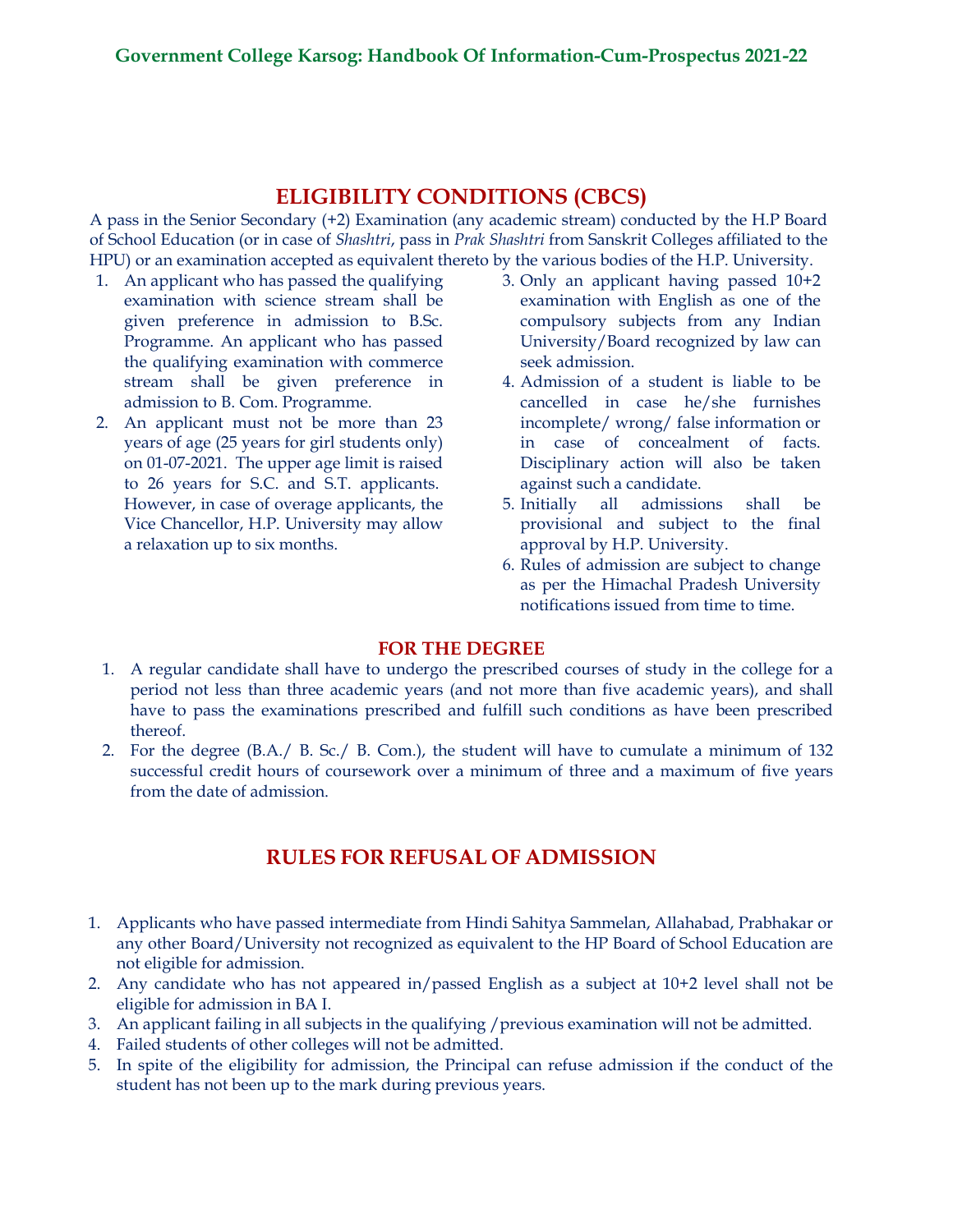### **INTRODUCTION TO UGC-CBCS (CHOICE BASED CREDIT SYSTEM)**

 **Himachal Pradesh University, Shimla has adopted the UGC framework of curriculum under CBCS from the academic session 2016-17 for the purpose of ensuring uniformity in the standards of higher education and to provide the students quality education on a par with the best in India. The relevant details of the new UGC-CBCS are as follows:**

 The UGC-CBCS provides an opportunity for the students to choose courses from the prescribed courses comprising core, elective/minor or skill based courses. The courses can be evaluated following the grading system, which is considered to be better than the conventional marks system. Therefore, it is necessary to introduce a uniform grading system in higher education in India. This will benefit the students to move across institutions within India. The uniform grading system will also enable potential employers in assessing the performance of the candidates. In order to bring uniformity in evaluation system and computation of the Cumulative Grade Point Average (CGPA) based on student's performance in examinations, the UGC has formulated the guidelines to be followed.

**Outline of Choice Based Credit System**

**Discipline Specific Core (DSC) Course:** A course, which should compulsorily be studied by a candidate as a core requirement is termed as a Core course.

**Elective Course:** Generally, a course which can be chosen from a pool of courses and which may be very specific or specialized or advanced or supportive to the discipline/ subject of study or which provides an extended scope or which enables an exposure to some other discipline/subject/domain or nurtures the candidate's proficiency/skill is called an Elective Course.

**Discipline Specific Elective (DSE) Course (2 each for regular courses)**: Elective courses may be offered by the main discipline/subject of study is referred to as Discipline Specific Elective. The University/Institute may also offer discipline related Elective courses of interdisciplinary nature (to be offered by main discipline/subject of study).

**Dissertation/Project Work**: An elective course of 6 credits, designed to acquire special/advanced knowledge, such as supplement study/support study to a project work, and a candidate studies such a course on his own with an advisory support by a teacher/faculty member is called dissertation/project work. A Project/Dissertation work *may be* given in lieu of a discipline specific elective paper.

**Generic Elective Course (GEC)**: An elective course chosen generally from an unrelated discipline/subject, with an intention to seek exposure to other subjects/disciplines is called a Generic Elective Course.

**Ability Enhancement Courses (AEC)/Competency Improvement Courses/Skill Development Courses/Foundation Course:** The Ability Enhancement (AE) Courses may be of two kinds: AE Compulsory Course (AECC) and AE Elective Course (AEEC). "AECC" courses are the courses based upon the content that leads to Knowledge enhancement. They [(i) Environmental Science, (ii) English/MIL Communication] are *mandatory* for all disciplines. AEEC courses are value-based and/or skill-based and are aimed at providing hands-on-training, competencies, skills, etc.

**Ability Enhancement Compulsory Course (AECC):** Environmental Science, English Communication/MIL Communication.

**Skill Enhancement Courses (SEC)** (Minimum 4): These courses may be chosen from a pool of courses designed to provide value-based and/or skill-based instruction.

**P.S.:** A core course offered in a discipline/subject may be treated as an elective by other discipline/subject and vice versa and such electives may also be referred to as Generic Elective.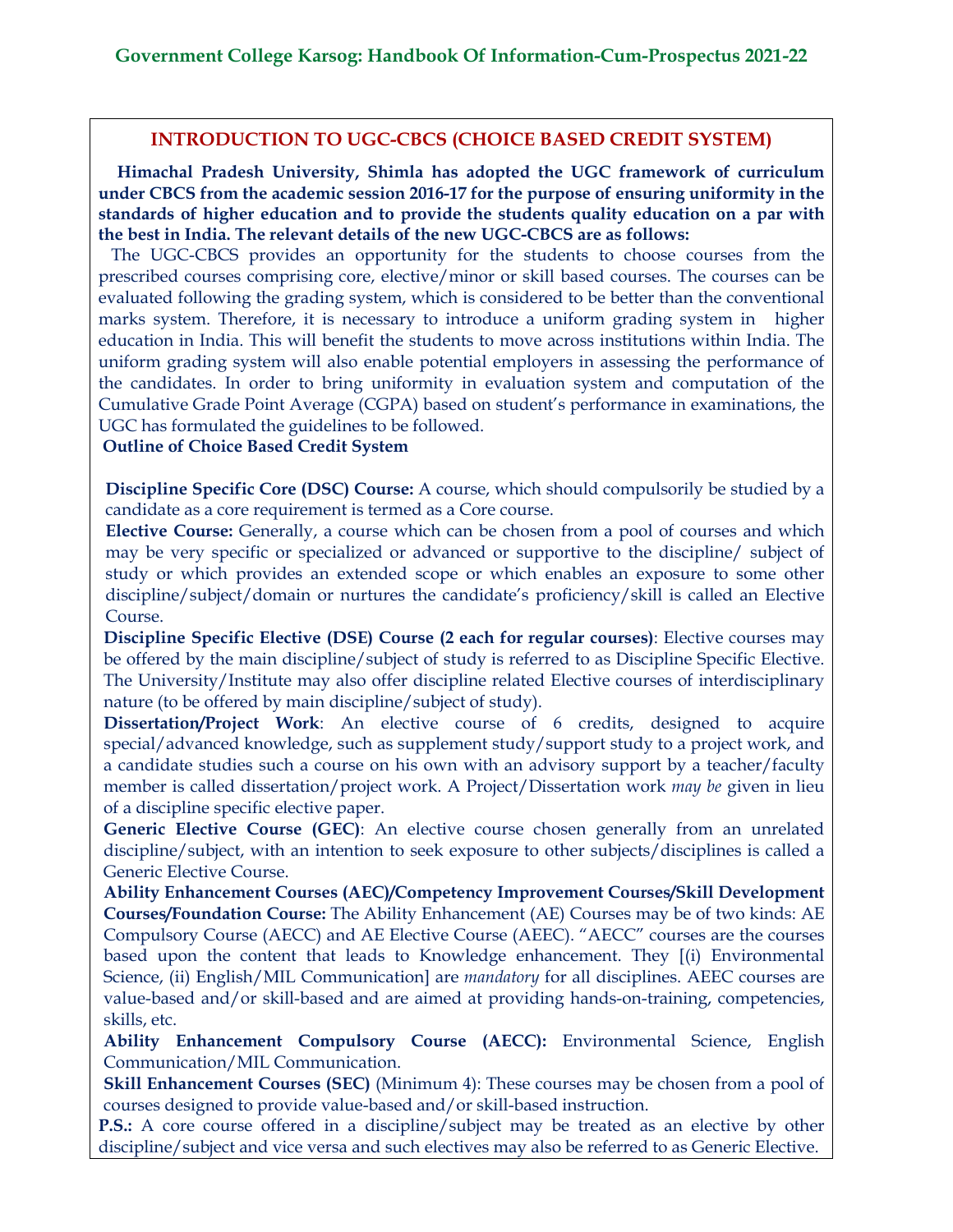**Note: A student would be generally required to undertake the Skill Enhancement Courses (SEC) pertaining to the First Elective subject selected by her/him and the nature of the under graduate degree awarded to the candidate upon the successful completion of the course will be dependent upon it. For example, if a candidate has opted for History/Chemistry as her/his First Elective and completes four SE courses in History/Chemistry, s/he will be awarded the degree of B.A. with History/B. Sc. with Chemistry respectively.**

 **COURSE STRUCTURE AND PROCESS OF ADMISSION FOR BA/ B Sc/ B Com.:**

*SUBJECT COMBINATIONS AVAILABLE*

## *For Admission to B.A. I*

A student will opt for a Discipline Specific Course (Elective I), which will be his/her major course in which s/he wishes to pursue his/her degree. *However, it is to be understood that admission to a particular subject will be granted purely on merit basis and availability of seats and merely opting for a particular subject is no guarantee of admission in that subject.*

The student will opt for second Discipline Specific Course (Elective II) from the given list.

In addition to the two elective courses, all students applying for admission to BA I will study Compulsory English and EVS as Compulsory Ability Enhancement Course (AECC).

Provided that a student seeking admission to BA  $1<sup>s</sup>$  Year with mathematics as one of the subjects of study should have either 45% marks in aggregate or 45% marks in mathematics at +2 level.

A candidate can opt for TWO elective subjects out of the following three groups, choosing only one subject from a given group after proper counselling by the admission committee:

**Group- I Economics / History / Music (V & I) / Physical Education Group -II English / Hindi / Sanskrit / Geography / Sociology Group- III Political Science / Public Administration / Mathematics**

## *For Admission to B.Sc. I*

A candidate applying for admission to B.Sc. I may choose **Physics, Chemistry, Math, Botany, Zoology and Computer Science** as her/his First Elective. The second and the third elective subjects will be allotted to the candidate by the software automatically. All candidates admitted to B.Sc. I will have to opt for EVS as a Compulsory Ability Enhancement Course (AECC).

## *For Admission to B.Com. I*

A candidate applying for admission to B.Com. I will study Commerce as her/his primary subject. Related subjects will be allotted to the candidate within the framework of the curriculum in Commerce approved by H.P. University, Shimla.

**In addition to the two elective courses, all students applying for admission to B.Com. I will study Compulsory English and EVS as a Compulsory Ability Enhancement Course (AECC).**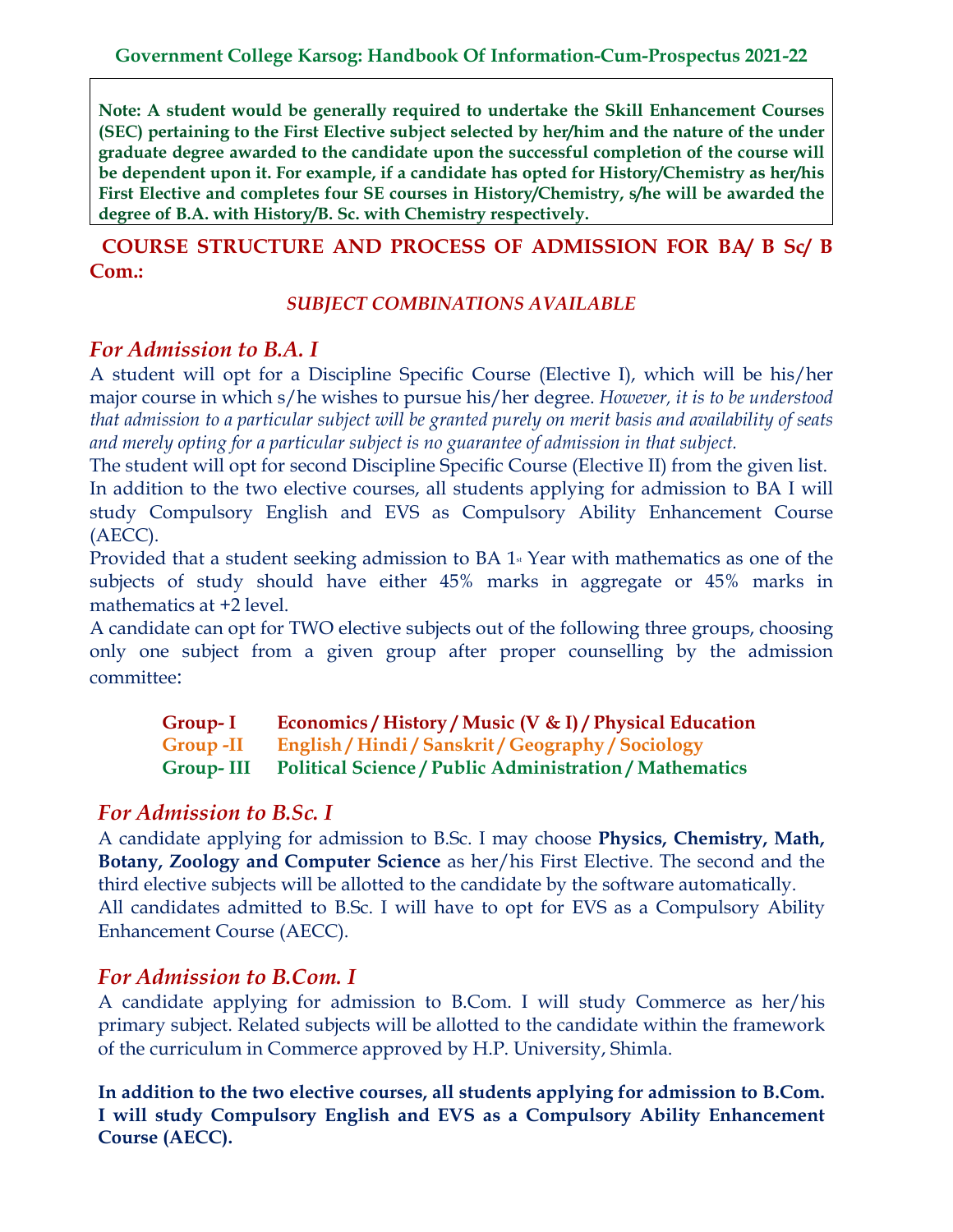| <b>S. No.</b>  | Subject                  | <b>No. of Seats</b> | <b>S. No.</b> | Subject                      | <b>No. of Seats</b> |
|----------------|--------------------------|---------------------|---------------|------------------------------|---------------------|
| 1              | English                  | 140                 | 11            | <b>Public Administration</b> | 80                  |
| $\overline{2}$ | Hindi                    | 140                 | 12            | Geography                    | 80                  |
| 3              | Sanskrit                 | 80                  | 13            | <b>Physical Education</b>    | 80                  |
| $\overline{4}$ | Economics                | 80                  | 14            | Physics                      | 80                  |
| $\overline{5}$ | History                  | 80                  | 15            | Chemistry                    | 80                  |
| 6              | Sociology                | 80                  | 16            | <b>Botany</b>                | 80                  |
| 7              | Mathematics              | 80                  | 17            | Zoology                      | 80                  |
| 8              | Music $(V)$              | 20                  | 18            | <b>Computer Science</b>      | 40                  |
| 9              | Music $(I)$              | 20                  | 19            | Commerce                     | 140                 |
| 10             | <b>Political Science</b> | 140                 |               |                              |                     |

## **NUMBER OF SEATS AVAILABLE FOR ADMISSION TO FIRST YEAR IN EACH SUBJECT (as First Elective)**

• **The number of seats in Elective II for B.A. I students will also be restricted depending upon the availability of faculty and infrastructure.**

# *For Admission to B.A./B.Sc./B.Com. II and III:*

The students of I and II year will have to take provisional admission to second and third year respectively, which will be treated permanent only after the student is declared passed by HP University in the previous year. The student who fails will get demoted to first/ Second year automatically and s/he will be required to collect her/his fresh roll number from the admission counter.

## **ADD-ON Courses**

The college is going to start ADD-ON Courses from this session onwards. The details will be displayed on the college website and Notice board as and when available.

# **GUIDELINES AND ADMISSION RULES FOR MASTERS' DEGREE**

The college offers post-graduate programme in **English, Hindi and Political Science**. The number of seats including reserved **30** in each subject. The seats will be filled up on the basis of the centralized entrance test to be conducted by the HP University. The students will have to apply in the college separately after the declaration of the entrance test result.

## **GENERAL RULES**

- 1. A boy student who has attained the age of 26 years on July 01, 2021 (upper age limit is raised to 29 years for ST/SC Candidates) and a girl student who has attained the age of 28 years on July 01, 2021 shall not be admitted in the College. The Vice-Chancellor shall have the power to permit age relaxation up to a maximum period of 6 months for reasons to be recorded in writing. However, the age bar shall not apply in the case of candidates in service nominated by the Government of H.P.
- 2. A candidate who fails in semester I, may be permitted to join semester II but he/she shall not be permitted to proceed from I semester to III semester without appearing in the examination.
- 3. At the time of semester I examination, the candidate may appear along with the semester II papers (if the University rules otherwise permit), but the student shall not be permitted to proceed from II semester to the IV semester without appearing in the examination.
- 4. The admission of a student migrating from another University shall be treated as provisional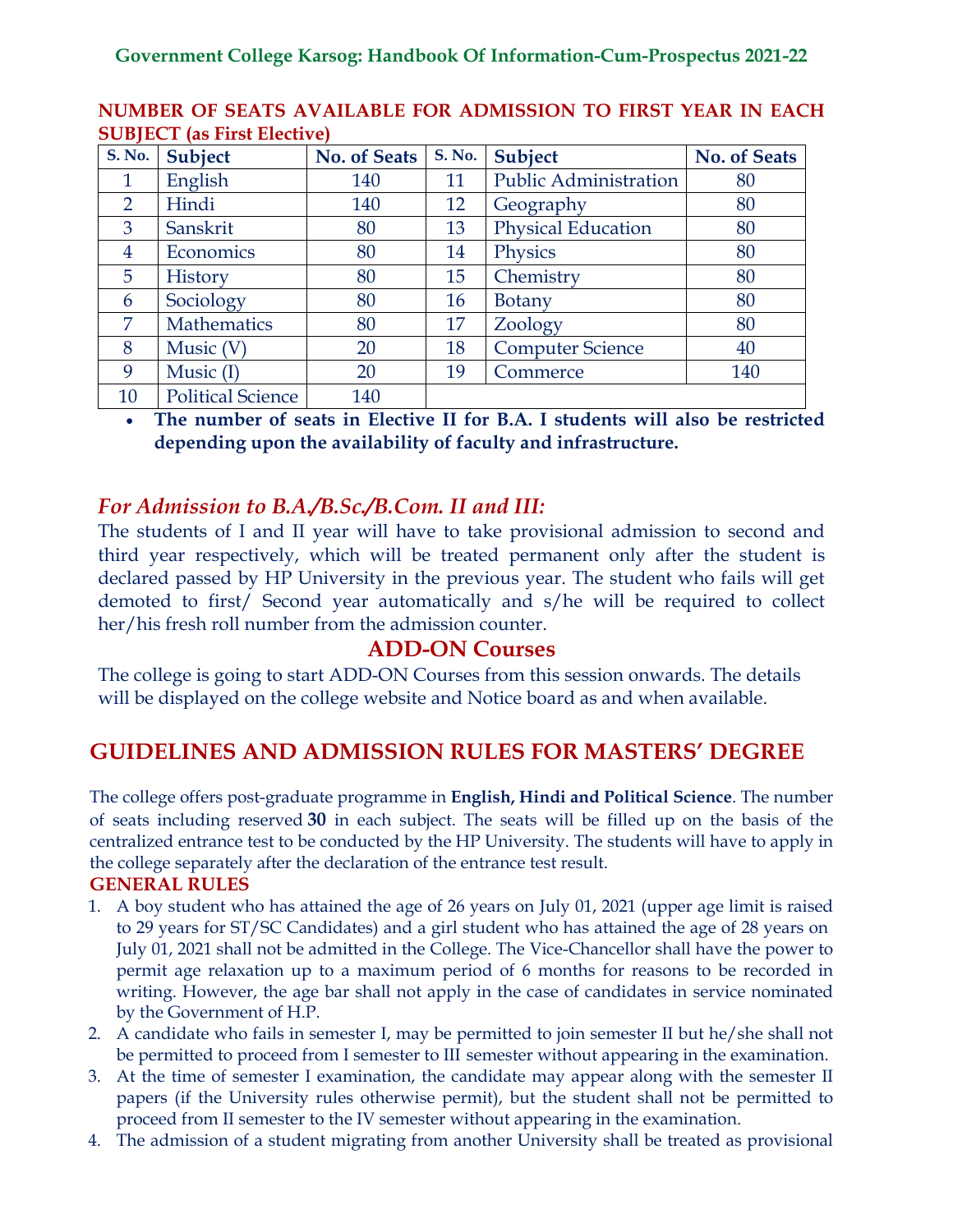and shall be confirmed only when he/she produces the migration certificate and character certificate from the Head of the Institution last attended.

- 5. The admission will be made purely on merit in the entrance examination, subject to the number of seats available and the reservation as per University rules/roster.
- 6. All admissions are provisional subject to final approval by Himachal Pradesh University, Shimla.

## *ELIGIBILITY CONDITIONS*

Candidates who have earned at least 20-24 credits in the concerned subject at UG Level will be eligible for admission to PG in that subject. PG courses are available in the subjects of Hindi, English and Political Science.

### **The tentative schedule of admission at Government College Karsog is as follows:**

| Sr. No. Process                                                         | Date |  |
|-------------------------------------------------------------------------|------|--|
| Last Date for submission of admission forms   As per Govt. instructions |      |  |
| Last date for deposit of Fees / Dues                                    |      |  |
| <b>Commencement of Regular Classes</b>                                  |      |  |

## **SCHOLARSHIPS**

The college offers various scholarships and awards to poor and meritorious students, regulated by detailed rules available in the college.

- 1. Government of India Scholarships to students belonging to **Scheduled Tribe/Scheduled Caste/ OBC/ Economically Backward Classes**
- 2. **District Soldier Board Scholarships**
- 3. **IRDP Scholarship**

4. **Maharishi Valmiki Chhatravritti Yojna** to the girl students belonging to the families of those engaged

in unclean occupations

- 5. **Kalpana Chawla Chhatravritti Yojna** for Meritorious Girl Students
- 6. Government of India Scholarships for students belonging to **minority communities.**

These scholarships are awarded to students as per norms and rules prescribed by the department. *The students shall apply online for these scholarships by submitting an application recommended by the tutor as per time schedule notified by the Government.*

The concerned student is also required to possess/open an **Account in any of the Scheduled / Commercial Bank and Aadhar Enrolment. The Bank Account should be linked to the AADHAR number.**

# **FEES AND FUNDS AS APPROVED BY GOVERNMENT/HPU**

- 1. For fees and funds consult the fee chart.
- 2. Every student must pay dues on the dates notified from time to time.
- 3. Failure to pay dues on the due date will entail a fine of Re.1/- per day.
- 4. In case of non-payment of dues on time, the name will be struck off the rolls at the end of the month.

5. Registration fee will not be charged from a student migrating from another college if he/she is already registered with H.P. University.

6. On migration from other institutions, funds for the entire session and tuition fee from the time of joining the College shall be charged.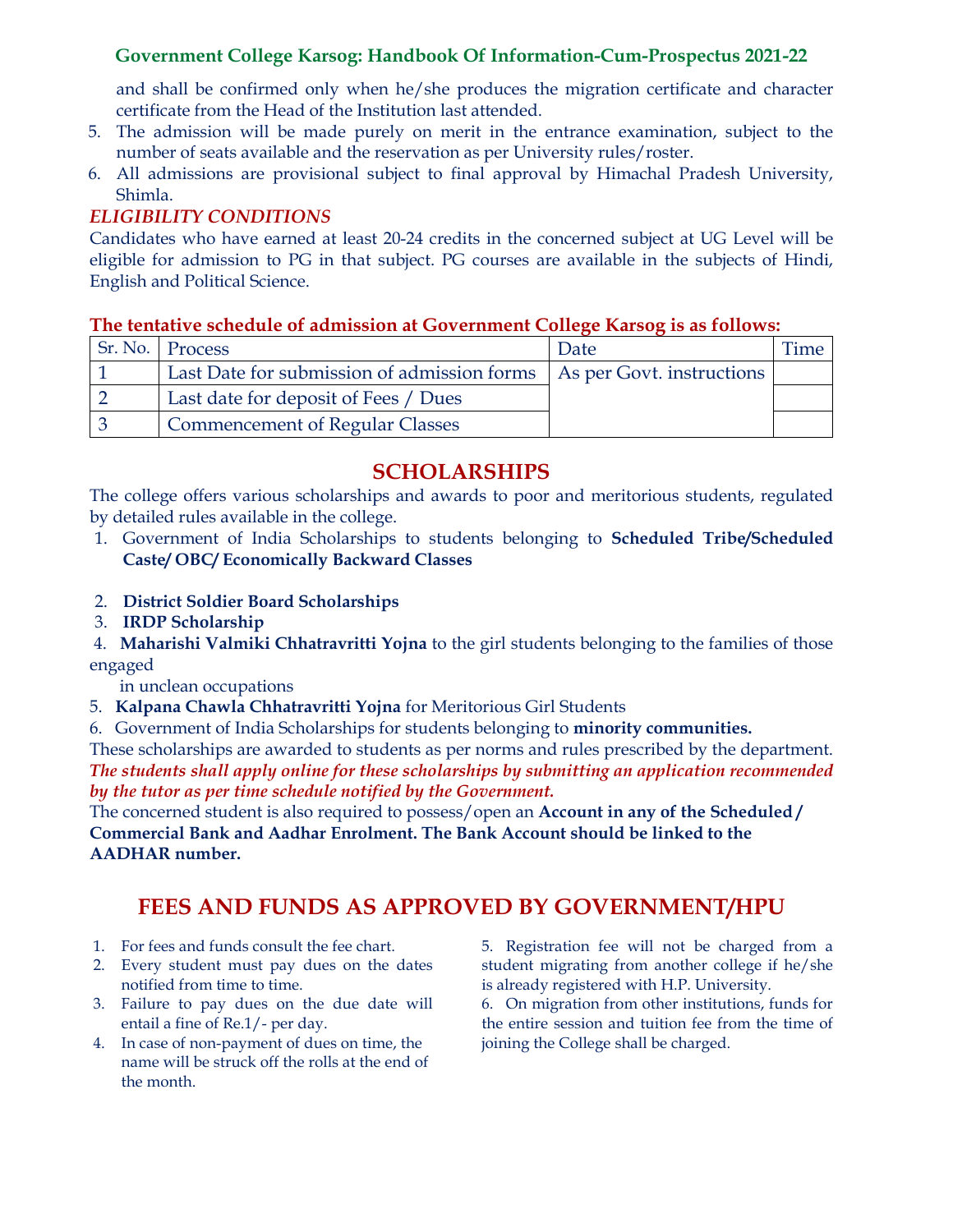# **FEES AND FUNDS (2021-22)**

| <b>DETAILS OF FEES AND FUNDS FOR THE SESSION 2021-22 (in Rs.)</b> |     |                                       |                     |
|-------------------------------------------------------------------|-----|---------------------------------------|---------------------|
| <b>Govt. Fees and Funds</b>                                       |     | Annual College Dues (payable in       | $\overline{J}$ uly, |
|                                                                   |     | 2020)                                 |                     |
| <b>Admission Fee</b>                                              | 25  | Library Security (refundable) for New | 100                 |
|                                                                   |     | Admission                             |                     |
| Re-admission Fee(1 <sup>st</sup> Time)                            | 100 | <b>Identity Card</b>                  | 10                  |
| Re-admission Fee(2 <sup>nd</sup> time)                            | 200 | <b>NCC Fund</b>                       | 10                  |
| Late admission Fee per day                                        | 10  | College Magazine Fund                 | 50                  |
| Tuition Fee per month                                             | 50  | Campus Development, Beautification    | 10                  |
| (for boys and non-HP girls)                                       |     | and Upkeep Fund                       |                     |
| Late payment of dues per day                                      | 01  | Medical Fund                          | 06                  |
| <b>University Fees and Funds</b>                                  |     | <b>Student Aid Fund</b>               | 02                  |
| Registration Fee (on 1st<br>admission)<br>for<br>HP               | 200 | Furniture<br>Repairs/Replacement      | 10                  |
| board                                                             |     | Fund                                  |                     |
| For other board                                                   | 400 | House Exam Fund                       | 80                  |
| (To be paid by the student while registering with HPU)            |     |                                       |                     |
| Cost of Registration Form                                         | 20  | Computer and Internet Facility Fund   | 20                  |
| Continuation Fee (old students)                                   | 10  | <b>Book Replacement Fund</b>          | 25                  |
| <b>Sports Fund</b>                                                | 15  | <b>Cultural Activities Fund</b>       | 20                  |
| Youth Welfare Fund                                                | 15  | Online admission/Prospectus fee       | 50                  |
| Holiday Home Fund                                                 | 01  |                                       |                     |
| University Development Fund (1 year only)                         | 250 | <b>Monthly College Dues</b>           |                     |
| (for IRDP Rs. 100)                                                |     |                                       |                     |
| Migration Fee from non-HP Board Students                          | 200 | Rovers and Rangers Fund @ Rs. 5.00    | 60                  |
|                                                                   |     | per month                             |                     |
| <b>Practical Fund (Per year per subject)</b>                      |     | Building Fund @ Rs.10.00 per month    | 120                 |
| Geography/Music                                                   | 180 | Amalgamated Fund @ Rs.25.00 per       | 300                 |
|                                                                   |     | month                                 |                     |
| Computer Practical (Commerce / IT)                                | 180 | Sports Fund @ Rs. 20.00 per month     | 240                 |
| Chemistry/Physics/Botany/Zoology                                  | 240 |                                       |                     |
| HPU Examination Fee : As per HPU norms/ directions                |     |                                       |                     |

*Fine for absence: Per period (*Rs. *1.00), Per practical (*Rs. *3.00) and Per paper in Minor Tests (*`Rs. *10.00)*

Note: *The above fees and funds are subject to change as per HPU/HP Government Instructions.*

## **DETAILS OF FEES AND FUNDS**

|                        | <b>First Year</b> |                                                                    | Second Year |      | Third Year |      |
|------------------------|-------------------|--------------------------------------------------------------------|-------------|------|------------|------|
|                        |                   | Boys   HP Girls/ PSA*   Boys   HP Girls/ PSA   Boys   HP Girls/ PH |             |      |            |      |
| Fees and Funds Payable | 2729              | 2129                                                               | 2184        | 1584 | 2184       | 1584 |

*Note: (1) For B.A. students opting for Geography and Music have to pay a practical fee of Rs. 180 per subject.*

*(2) For B. Com. I and II, a practical fee of Rs. 180 will be charged.*

*(3) For B.Sc. students, a practical fee of Rs. 240 per practical subject will be charged extra.*

- *(4) For students studying mathematics as a subject will be charged Rs. 180 in final year as practical fee.*
- **(5) On migration from other institutions, funds for the entire session shall be charged and tuition fee shall be charged from the time of joining the College.**
- (6) Rs. 100.00 will be charged extra from students migrating from other colleges on account of Library Security.

(7) Fine, if any, from the students will be collected in the month of October, 2019 and February, 2020.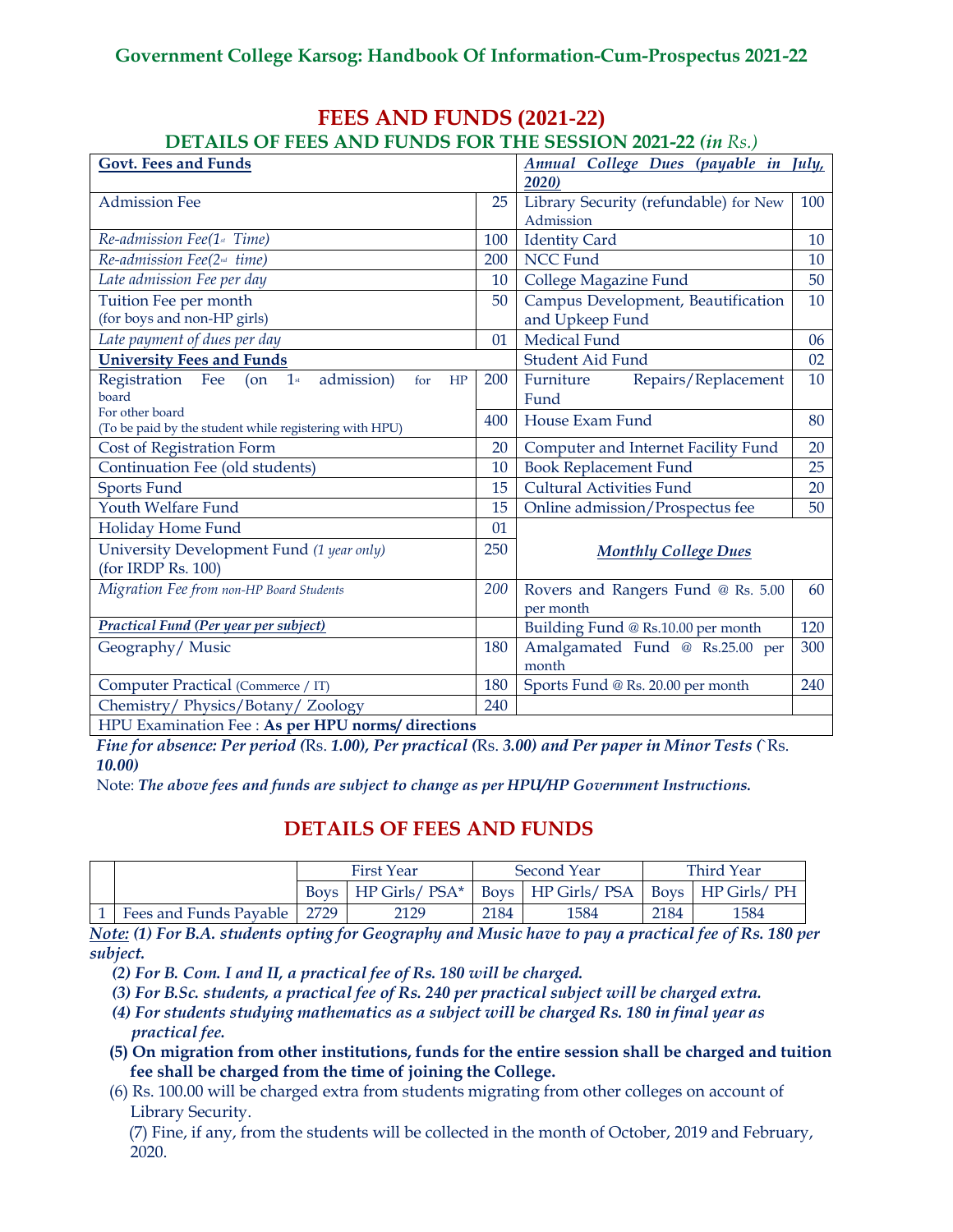#### **(8)** *Fees and funds once paid shall not be refunded in any case.*

- **(9**) *IRDP Students will pay Rs. 150.00 less as compared to others at the time of admission to first year on account of University Development Fund.*
- **(10) Boy students with special abilities** *(with minimum disability of 40%) will be exempted from tuition fee of Rs. 600.*

## **LEAVE RULES FOR STUDENTS**

- 1. A student can proceed on leave with prior permission from the Principal, but the application should also be signed by the parents/guardian of the student and duly recommended by the tutor.
- 2. A tutor can recommend leave up to 3 days and a senior tutor up to 6 days. For a longer duration, a student should get a leave application signed by the principal.
- 3. Leave during House Examination will be sanctioned by the Principal on the recommendation of the senior tutor in special cases only.

4. If a student absents continuously for more than 10 days without authorized leave, his/her name will be struck off the rolls of the college. Such students will have to apply for re-admission; giving adequate reasons for her/his continued absence. Readmission may be allowed by the Principal on the recommendation of the teacher concerned and on payment of the prescribed fee. Leave on account of illness must be accompanied by a Medical Certificate.

**Important: A student can only be readmitted twice. He shall cease to be a student after that.** *Readmission is required to be sought within ten days of the date on which the notice of strike-off is put on the Notice Board, failing which it is to be assumed that the student is not interested in continuing as such.*

## **RULES FOR AWARD OF PRIZES IN ANNUAL FUNCTION**

Prizes are given to the students who secure positions in the University Examinations, Sports and Cocurricular activities.

### **ACADEMICS:**

- 1. Prize to students standing I and II respectively in the College in HPU Examination in each **major subject** class on the basis of SGPA/CGPA.
- 2. Prize to students of postgraduate classes standing I and II respectively in the College in HPU Semester Examination.
- 3. Students who have not passed in all subjects/courses of study shall not be considered for the prizes
- 4. **"College Roll of Honour"** will be awarded to a student securing a position in HPU merit list **SPORTS / CULTURAL / NCC / NSS/ R & R:**
- 1. Prize to students securing I, II and III position respectively in National/Inter-zonal/Inter-Varsity/HP University/HP State sports/Cultural events
- 2. Prize to students securing I and II position respectively in the College sports / cultural events
- 3. Prize to NCC students for participation in RD parade, selection in National Directorate Level Camp/ State RD, position in shooting, best turnout and selection as Best Cadet
- 4. Prize to NSS and R&R students for selection as Best Volunteer and Group Leader
- 5. **"College Colour"** to students for their outstanding performance in National / State / HPU sports or cultural or NCC or NSS events.

## **HOSTEL FACILITY FOR GIRLS**

There is a hostel for SC/ST girls having a capacity of 53 students. A student can apply for hostel accommodation, after she is admitted to the college. Admission forms for hostel accommodation are available in the college. The recommendation of the warden is necessary for admission to the hostel.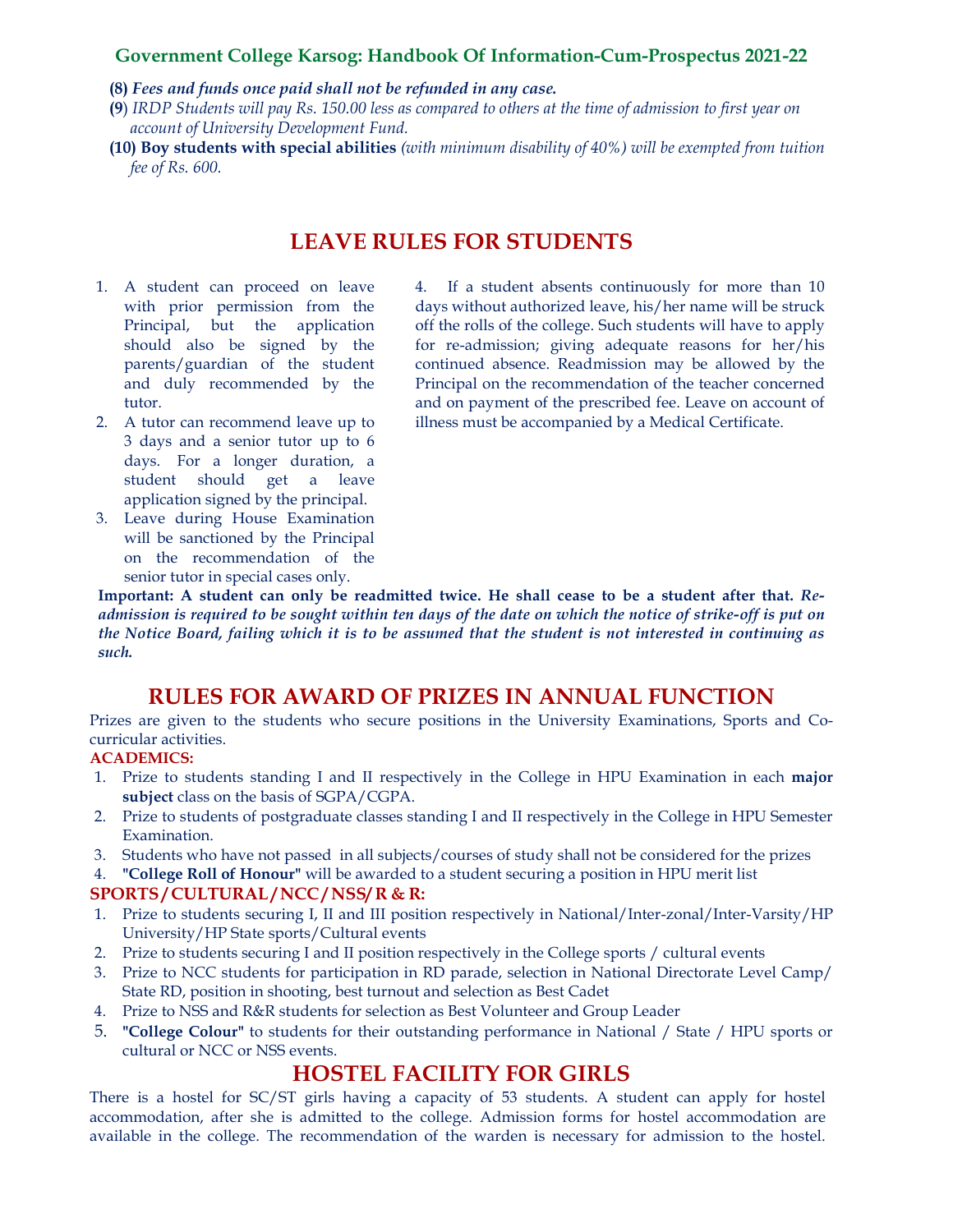Students belonging to SC/ST category will be given preference in allotment. If vacancies in the college are left, the same can be filled from amongst the girls of general category also. It has all the facilities such as spacious hostel rooms with required furniture and curtains; Common Room with TV, Table Tennis, Carom and Chess; mess facility on contract/ co-operative basis and all other amenities to make the living experience very much conducive to studies.

| <b>Other Hostel Charges (Monthly Dues):</b> | Rs. | <b>Annual Dues:</b>                     | Rs.    |  |
|---------------------------------------------|-----|-----------------------------------------|--------|--|
| Room Rent                                   |     | <b>Admission Fee</b>                    | 10     |  |
| Common Room                                 |     | Utensil Fund                            | 100    |  |
| <b>Attendant Fee</b>                        |     | <b>Hostel Identity Card</b>             | $10\,$ |  |
| Establishment/ Clerical Charges             |     | <b>One Time Payment:</b>                |        |  |
| <b>Sweeper Charges</b>                      |     | Security (Refundable)                   | 1600   |  |
| <b>Water Charges</b>                        |     | <b>Total Charges Payable:</b>           |        |  |
| <b>Electricity Charges</b>                  |     | July, 2021 (First Admission in Hostel)  | 3820   |  |
| <b>Telephone Charges</b>                    | 10  |                                         |        |  |
| <b>First Aid</b>                            |     | July, 2021 (Old residents               | 2220   |  |
| Maintenance Charges (Electrical/Hostel)     |     | who have not taken their security back) |        |  |
| <b>Total</b>                                | 350 | December, 2021                          | 2100   |  |

## **HOSTEL DUES FOR THE SESSION 2021-22**

Notes: 1. Monthly mess charges will be extra.

2. Hostel security will be charged from students seeking admission for the first time to the hostel and will be refunded only when the resident finally leaves the hostel or after completion of her course.

### **RULES FOR HOSTLERS**

- 1. Resident students are expected to arrive a day before the term begins with their own bedding, bedlinen, a lock, a tumbler, two plates, a spoon, a mug, curtains for the door and a bulb.
- 2. Furniture will be issued to the resident student against her signature. Before leaving the hostel, she must obtain a certificate from the warden that the furniture issued has been returned in good condition.
- 3. Hostlers are not permitted to keep record–players, firearms or any other electronic gadget in their rooms. Defaulters will be imposed a fine of Rs.50/- and the objects will be confiscated.
- 4. The college will not take any responsibility for loss of valuable, jewelry or cash of the boarders.
- 5. The resident student will be allowed one outing once a week between 2 PM to 5 PM.
- 6. To visit a local guardian or friend, a resident student must ask for a special authority letter from the parents, which should be sent directly to the Principal, clearly specifying the days and date of the functions and number of days of leave.
- 7. No day scholar or guest will be allowed to stay in the Hostel, except the mother of a student in case of her ward's illness, with prior permission from the Principal. Parents/Guardians of the boarders should meet the principal/Hostel warden once every two months.
- 8. Food at reasonable rates is served in the dining room of the college hostel only. Whether meals are taken or not, mess dues should be paid by the  $10<sup>th</sup>$  of every month/or as notified, failing which a fine of Rs.1/- per day will be charged, excepting for the college vacation periods.
- 9. No visitor will be allowed during the college working hours without a letter of authority from the parents of the students in case of an emergency.
- 10. Defiance of the Hostel rules or misbehaviour will render a resident–student liable to disciplinary action or even expulsion from the college.
- 11. The Principal is the final deciding authority for the allotment of seats in the Hostel. The Principal can refuse admission to any student without giving any reason.
- 12. The Principal and members of the Hostel Committee reserves the right of censoring all correspondence of the resident students.
- 13. Dues (mess and washing) are chargeable from the date given by the warden for rejoining the hostel after the winder vacations.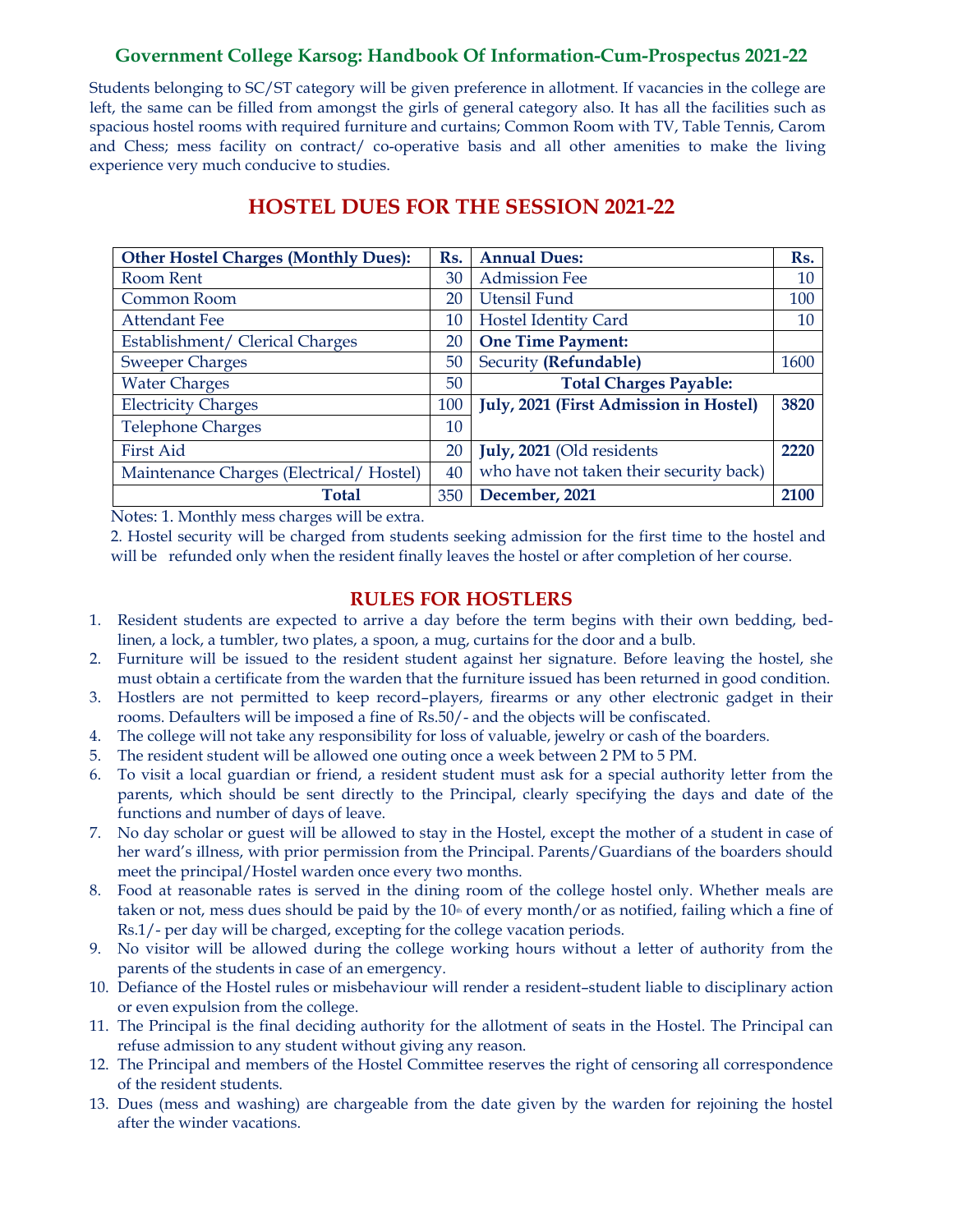- 14. With the permission of the warden, the visitors shall meet their ward between 10 AM to 5 PM every Sunday in the visitor's room or in the sick room in case of illness, after signing the visitor's register.
- 15. Failed boarders will not be given admission to the Hostel.
- 16. *The Principal is the final deciding authority for the allotment of seats in the Hostel. The Principal can refuse admission to any student without giving any reason.*

### **ATTENDANCE, LEAVE & HOLIDAYS**

- 1. Residents of Girls Hostel will have to present themselves for 'Daily Roll Call' at 5:00 PM and any student absenting herself without the prior permission of the warden will be fined Rs.5/- per day. Disciplinary action will be taken against the defaulters.
- 2. The resident-student will have to apply separately for leave both from the college as well as the hostel.
- 3. No student will be allowed to go out of the town/home during working days without the prior sanction of leave by the Principal for which letters should be sent by the parents direct to the Principal at least two days in advance.
- 4. Parents should inform the Principal about the travelling arrangements proposed for their wards for the holidays. They should check the departure/arrival reports of their ward at each visit to ensure their security. No student will be allowed to stay in Hostel during summer vacations after the University examination (Theory & Practical) are over.
- 5. After vacation or holidays the resident students must reach the hostel on the given date. In case of unavoidable delays, the parents should write directly to the warden, intimating the new date of their ward's arrival failing which a fine of Rs.5/- per day shall be charged.

## **LIBRARY AND ITS RULES**

- 1. The college library has a collection of more than 13000 books on different subjects on the shelves. It subscribes to a number of daily newspapers in English and Hindi, and periodicals regularly. There is a well maintained reading room.
- 2. A student after admission is required to collect the Library-cum-Identity card on production of his/her fee receipt. The card should be kept carefully by the student.
- 3. Ordinarily, two books are issued at a time for 15 days, but the librarian can recall the same at any time.
- 4. If the books are not returned by the due date, a fine of Rs. 1/- per book per day will be charged for the overdue period.
- 5. Books are issued only on production of the Library-cum-Identity card.
- 6. Reference books and periodicals/ journals/ magazines are not issued; however, the students can consult the same in the library.
- 7. The student shall be responsible for the book as soon as it is issued. Books torn/ damaged/ defaced in any manner will not be accepted. In case of loss of a book, the student will have to replace the book or pay a fine in addition to the present price of the book with special permission of the Principal.
- 8. In case of loss of the Library-cum-Identity card, the duplicate can be had by making an application to the Principal, paying Rs.20/- and on production of the copy of the FIR lodged with the police.

**Note: If a student fails to claim refund of library security within one year of leaving the college, it shall automatically stand lapsed.**

# **NCC, NSS, ROVERS AND RANGERS**

#### **NATIONAL CADET CORPS (NCC)**

The students can opt for NCC which provides them an opportunity to get 'C' certificate and preference in selection to the Defense Forces. The NCC training also inculcates a sense of discipline and sincerity which is a great virtue in one's life. The involvement of the NCC volunteers in college activities and functions exposes them to such a learning which is of importance in their lives. The college has N.C.C. Senior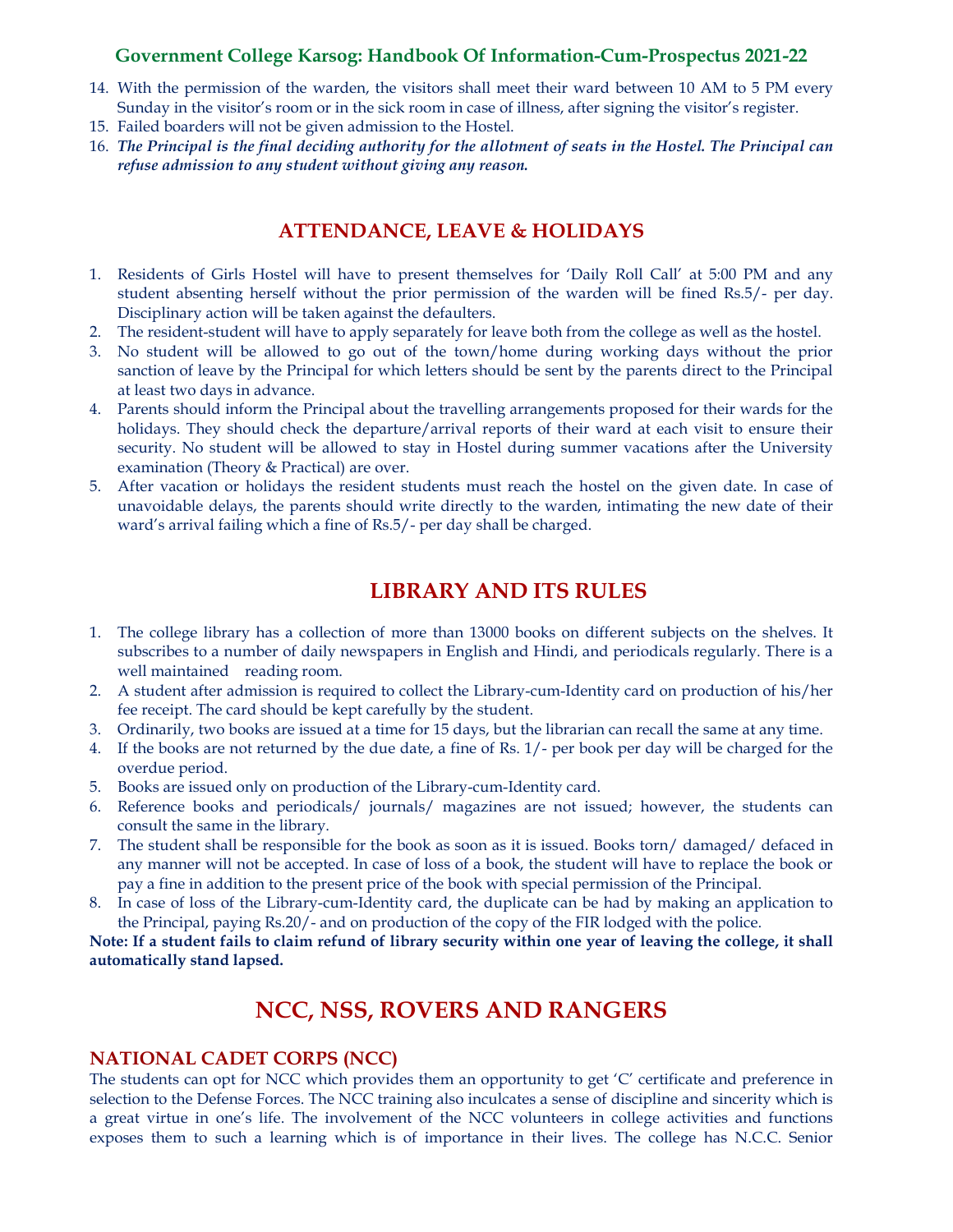Division (Boys & Girls) unit under the Commanding Officer, 1 HP Boys NCC Battalion, Solan with cadet strength of 54 cadets. The student opting for NCC must be medically fit. Enrolment will depend upon availability of seats.

### **NATIONAL SERVICE SCHEME (NSS)**

The NSS helps in developing a spirit of service among the students and is a very important part of the activities of an educational institution. The College has been allotted one unit (100 volunteers) of NSS by HP University along with SFU (100 volunteers). The new students shall be enrolled as NSS volunteers to take up regular as well as special camp activities in and around the College under NSS Programme Officer as envisaged under the spirit of the scheme in the beginning of the session. The enrolment is made by selection keeping in view the interest of the student in social service. The NSS volunteers attend one-day camp, 7- Days Special Activity Camp, conduct village surveys and are involved in other college activities and functions and thus get great opportunities for their development and training.

### **ROVERS AND RANGERS (R & R)**

The Bharat Scouts and Guides is a voluntary organization. It is devoted to the development of character of the young generation and selfless service to the country. The college has rovers and rangers unit for boys and girls of age group 17 to 25. One group consists of 24 Rovers and 24 Rangers. The Rovers and Rangers are sent to attend the training camps from time to time and are engaged in various college activities and functions resulting in great learning to them.

### **COLLEGE MAGAZINE**

The College magazine "KAMAKSHA" provides an opportunity to the budding student writers to express their creative, innovative and analytical views with regard to various issues. Those students who want to contribute their vibrant write-ups should contact /consult staff/ student editors of various sections in this regard during the session.

## **CAREER GUIDANCE, COUNSELLING AND PLACEMENT CELL**

The College has established a Career Guidance, Counselling and Placement Cell for the benefit of the students as per the instructions of the Government. The members of the Cell are always available to guide the students in selecting and pursuing the careers most suitable considering their abilities. The Committee also aims at helping the students in developing their personalities and sharpening their communication skills.

## **INDIRA GANDHI NATIONAL OPEN UNIVERSITY (IGNOU)**

The college runs a regular study centre of IGNOU. The degrees of IGNOU are equivalent to any other recognized university in the country. The courses which are offered in this study centre are M.A., B.A. and B.Com. B.T.S., D.T.S., C.E.S., B.P.P. etc. Regular students of the college can also take admission in the diploma and certificate courses of IGNOU along with their regular studies to plan their future accordingly.

## **CO-CURRICULAR ACTIVITIES, VARIOUS CLUBS AND SOCIETIES**

Co-curricular activities along with classroom environment help the students to integrate the vital aspects of an individual (student) - the body, mind and soul. With the above objectives in mind, various clubs and societies have been constituted under the guidance of the able teachers. Students are advised to join at least one of the clubs and respective subject societies. A student with mere bookish knowledge and nothing else is a misfit in today's society and hardly acceptable to any job offering agency.

## **COMPUTER EDUCATION**

There is a well-established computer lab in the college having 50 computers, one LaserJet printer, one dot matrix printer and other educational software for the benefit of students. This lab is also fitted with an LCD projector. There is also a separate Linux Lab with 20 computers and a LCD projector. The college also has smart classrooms with all modern facilities to enhance the teaching learning experience. A language-cum-Career Lab, E-Corner in the library and latest Tally Pro software have also been instituted to augment ICT based learning skills for the benefit of the students.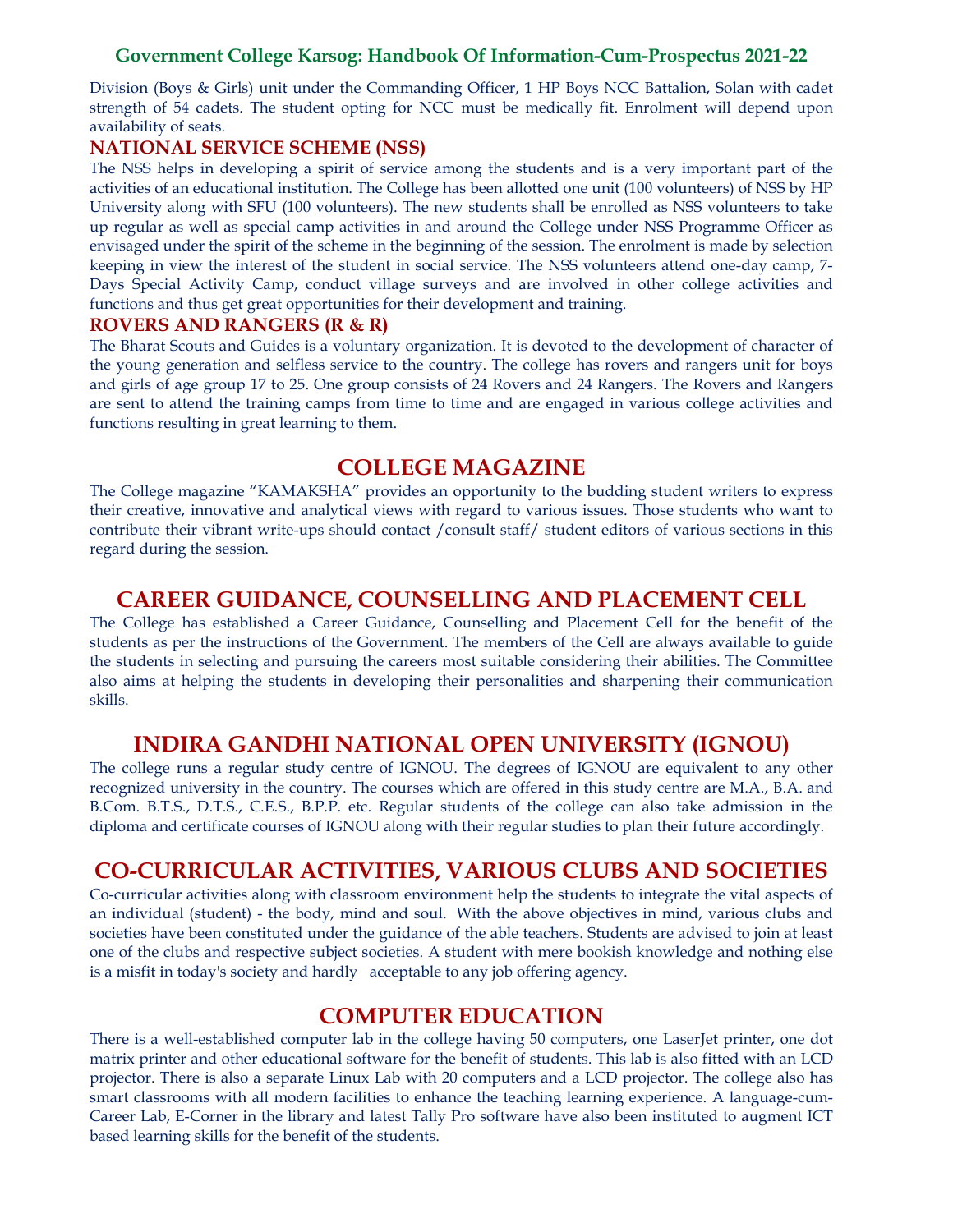## **UGC RESOURCE NETWORK CENTRE**

This centre has been established recently with the help of a UGC grant to create awareness among staff and students about the use of computers in various activities like administration, finance, examination and research. In addition to information and communication networks, this would help college to have access to multimedia material in teaching and learning at places of eminence in India and abroad.

## **ALUMNI ASSOCIOATION**

The Alumni Association, formerly the Old Student Association was formed in the year 2009-10 with the aim for the welfare of students and college. The Association provides Vivekananda Annual Prize for the best student of the year. The alumni meet every year in the campus and refresh their memories of the college.

## **PARENT TEACHERS' ASSOCIATION (PTA)**

Parent Teacher Association of Govt. College has been established with a motive of constructive interaction between parents and teachers. It has contributed a lot to the development of the College. Its main objectives include to establish the relationship between the parents and teachers, to arrange discussions with the elder persons of the society from time to time and incorporate their suggestions for the improvement of the educational standards, to make a collective effort to improve the conduct of the students and also to restrict the entry of anti-social elements in the campus, to inform the parents/guardians about the performance of their wards from time to time and to make arrangement for the parents to meet the concerned staff once in a quarter, to arrange teachers etc. when there is shortage of staff in the institution as a temporary measure, and to make the parents aware of various schemes of the Govt. in the area of education.

*On admission of a student, his/ her parent (father or mother) or guardian (only blood relation) automatically becomes a member of the PTA.*

### **Notice of Annual General Meeting of PTA**

*The Annual General House / Meeting of the PTA will be held in the College to transact the following agenda:*

- 1. *Election of the office bearers and members of the PTA Executive.*
- 2. *Any other matter with the permission of the Chair.*
- 3. *The dates will be notified and informed to all as and when the government permits.*

Parents/ guardians may please make it convenient to attend the meeting in the interest of the *College and their wards.*

*It may please be noted that no separate communication regarding the Meeting will be sent. It is the duty of the students to remind and persuade their parents/ guardians to attend the same.*

## *ZERO TOLERANCE TO RAGGING*

*RAGGING is completely banned in and around the College campus and hostel, and any one*  indulging in the same will be punished appropriately as per law which include imprisonment, *fine or both or expulsion from the hostel, college or classes for a limited period or fine with a public apology.*

# *CONTACT DETAILS IN CASE OF RAGGING*

*In case of an incident of ragging the students can contact the following:*

| Name                                                   | Telephone/Mobile no.   |
|--------------------------------------------------------|------------------------|
| 1. Principal                                           | 01907-221116           |
| 2. Dr. Yamuna Sharma (Convener Anti-Ragging Squad)     | 94181-58275/8278776309 |
| 3. Ms. Ruchi Narang (Female member Anti-Ragging Squad) | 70185-22964            |